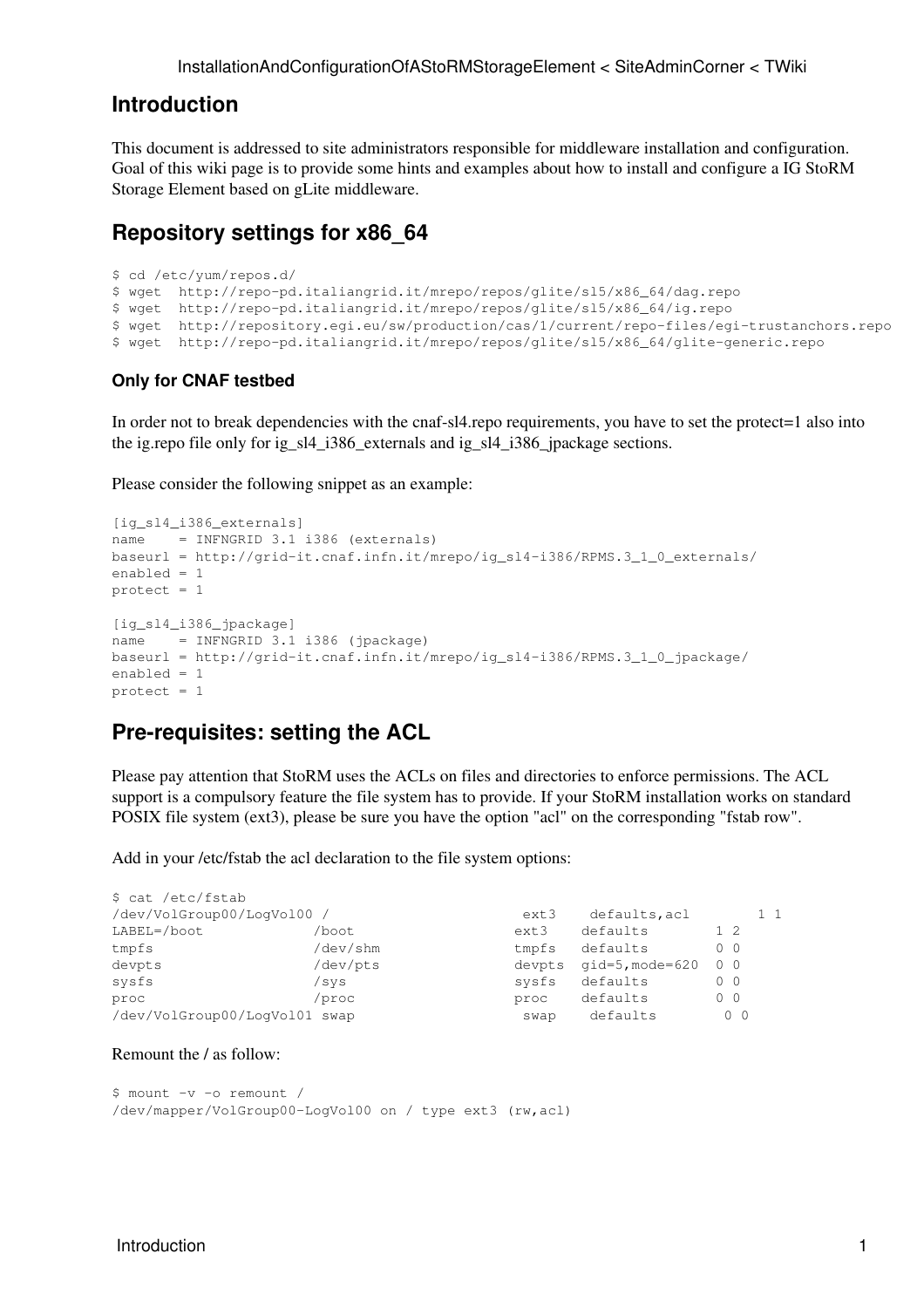### **Update host and perform the installation of package(s)**

\$ yum clean all

Remove the newest curl version (if any) and install the correct one:

```
$ wget http://grid018.ct.infn.it/mrepo/ig_sl4-i386/RPMS.3_1_0_externals/curl-7.15.5-2.sl4.i386.rpm
$ rpm -ivh --nodeps curl-7.15.5-2.sl4.i386.rpm
Preparing... ########################################### [100%]
   1:curl ########################################### [100%]
```
#### Install the meta-packages:

```
$ yum install ig SE storm backend ig SE storm frontend
Loaded plugins: kernel-module
Setting up Install Process
Resolving Dependencies
--> Running transaction check
---> Package ig_SE_storm_backend.i386 0:3.1.0-0_ig55_sl4 set to be updated
--> Processing Dependency: glite-security-gsoap-plugin = 1.5.3-1.slc4 for package: ig_SE_storm_ba
--> Processing Dependency: glite-security-voms-api = 1.8.12-1.slc4 for package: ig_SE_storm_backe
--> Processing Dependency: glite-security-voms-api-c = 1.8.12-1.slc4 for package: ig_SE_storm_bac
--> Processing Dependency: glite-security-trustmanager = 1.8.16-3 for package: ig_SE_storm_backen
--> Processing Dependency: glite-security-util-java = 1.4.0-1 for package: ig_SE_storm_backend
--> Processing Dependency: glite-security-voms-clients = 1.8.12-1.slc4 for package: ig_SE_storm_b
--> Processing Dependency: glite-security-voms-api-cpp = 1.8.12-1.slc4 for package: ig_SE_storm_b
--> Processing Dependency: glue-schema >= 1.3.0-5 for package: ig SE storm backend
--> Processing Dependency: CGSI_gSOAP_2.7-voms >= 1.3.3-1.slc4 for package: ig_SE_storm_backend
--> Processing Dependency: vdt_globus_sdk >= VDT1.6.1x86_rhas_4-9 for package: ig_SE_storm_backen
--> Processing Dependency: glite-security-lcas-plugins-voms >= 1.3.4-5.slc4 for package: ig_SE_st
--> Processing Dependency: storm-backend-server >= 1.5.6-3.sl4 for package: iq_SE_storm_backend
--> Processing Dependency: openssl-devel >= 0.9.7a-43.17.el4_6.1 for package: ig_SE_storm_backend
--> Processing Dependency: storm-info-dynamic >= 1.6.0-1.sl4 for package: ig_SE_storm_backend
--> Processing Dependency: glite-security-lcmaps >= 1.4.7-1.slc4 for package: ig_SE_storm_backend
--> Processing Dependency: xmlrpc-c >= 1.04-1 for package: ig_SE_storm_backend
--> Processing Dependency: gpt >= VDT1.6.0x86_rhas_4-1 for package: ig_SE_storm_backend
--> Processing Dependency: log4cxx >= 0.9.7-1.slc4 for package: ig_SE_storm_backend
--> Processing Dependency: xalan-c >= 1.10.0-1.slc4 for package: ig_SE_storm_backend
--> Processing Dependency: log4cpp >= 1.0-1.el4.rf for package: ig_SE_storm_backend
--> Processing Dependency: glite-security-lcas >= 1.3.11-2.slc4 for package: ig_SE_storm_backend
--> Processing Dependency: glite-initscript-globus-gridftp >= 1.0.2-1 for package: ig_SE_storm_ba
--> Processing Dependency: vdt_globus_data_server >= VDT1.6.1x86_rhas_4-7 for package: ig_SE_stor
--> Processing Dependency: glite-yaim-core >= 4.0.11-2 for package: ig_SE_storm_backend
--> Processing Dependency: vdt_globus_rm_server >= VDT1.6.1x86_rhas_4_LCG-1 for package: ig_SE_st
--> Processing Dependency: bdii >= 4.0.1-4 for package: ig_SE_storm_backend
--> Processing Dependency: glite-info-generic >= 2.0.2-3 for package: ig_SE_storm_backend
--> Processing Dependency: glite-version >= 3.1.1-2 for package: ig_SE_storm_backend
--> Processing Dependency: lcg-vomscerts >= 5.9.0-1 for package: ig_SE_storm_backend
--> Processing Dependency: mysql >= 4.1.22-2.el4.sl for package: ig_SE_storm_backend
--> Processing Dependency: glite-info-provider-service >= 1.1.7-0 for package: ig_SE_storm_backen
--> Processing Dependency: vdt_globus_rm_essentials >= VDT1.6.1x86_rhas_4-7 for package: ig_SE_st
--> Processing Dependency: edg-mkgridmap-conf >= 3.0.0-1 for package: ig_SE_storm_backend
--> Processing Dependency: xerces-c >= 2.7.0-1.slc4 for package: ig_SE_storm_backend
--> Processing Dependency: glite-security-lcmaps-plugins-verify-proxy >= 1.4.2-1.slc4 for package
--> Processing Dependency: lcg-expiregridmapdir >= 2.1.0-1 for package: ig_SE_storm_backend
--> Processing Dependency: ig-yaim >= 4.0.12-5 for package: ig_SE_storm_backend
--> Processing Dependency: mysql-server >= 4.1.22-2.el4.sl for package: ig_SE_storm_backend
--> Processing Dependency: fetch-crl >= 2.7.0-1 for package: ig_SE_storm_backend
--> Processing Dependency: glite-security-lcas-plugins-check-executable >= 1.2.1-3.slc4 for packa
--> Processing Dependency: glite-info-provider-release >= 1.0.0-9 for package: ig_SE_storm_backen
--> Processing Dependency: glite-security-lcas-interface >= 1.3.11-1.slc4 for package: ig_SE_stor
--> Processing Dependency: glite-security-lcas-plugins-basic >= 1.3.2-3.slc4 for package: ig_SE_s
--> Processing Dependency: glite-security-lcmaps-without-gsi >= 1.4.2-1.slc4 for package: ig_SE_s
--> Processing Dependency: edg-mkgridmap >= 3.0.0-1 for package: ig_SE_storm_backend
--> Processing Dependency: glite-security-lcmaps-plugins-basic >= 1.3.10-2.slc4 for package: ig_S
```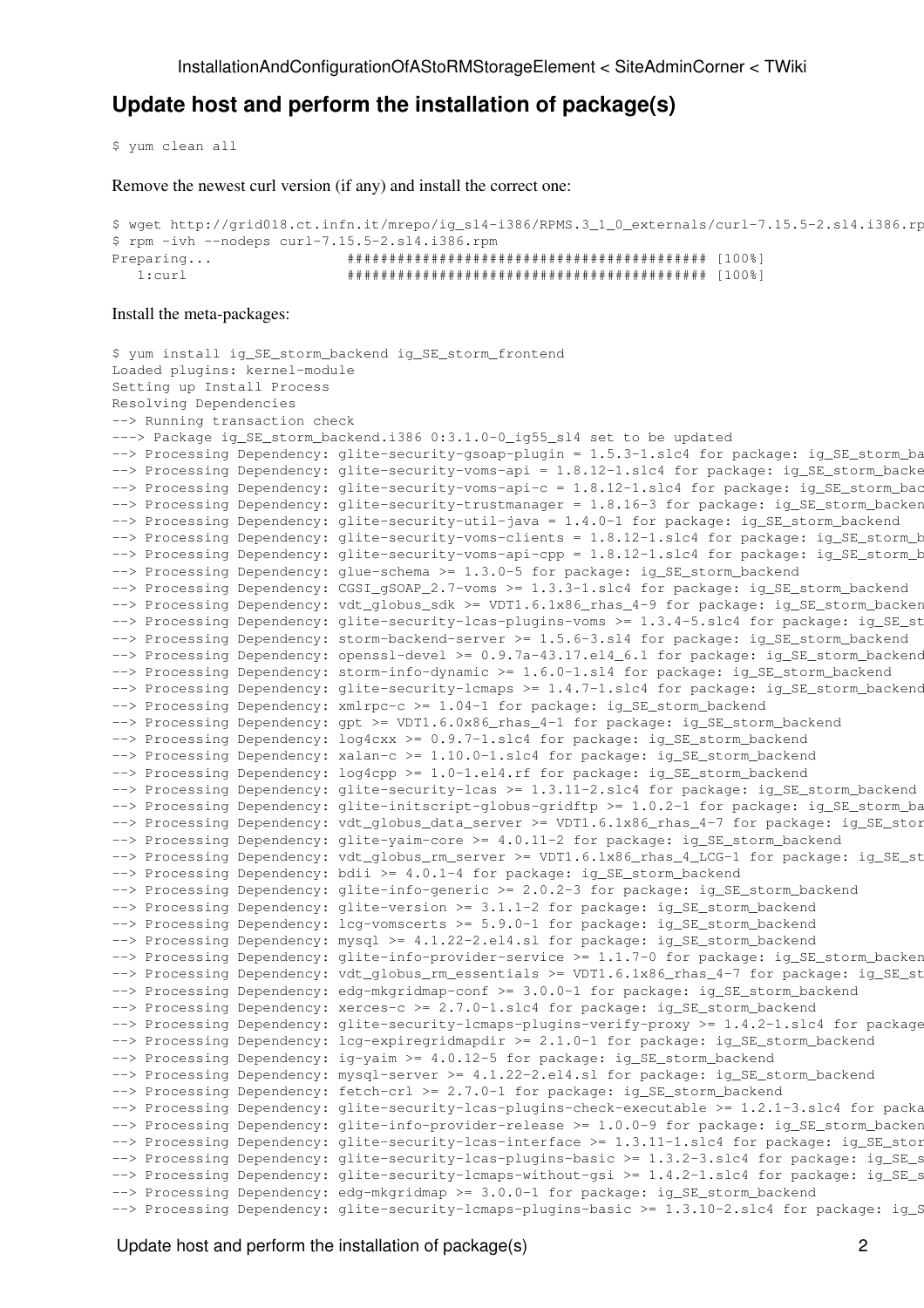```
--> Processing Dependency: ig-vomscerts-all >= 1.1-12 for package: ig_SE_storm_backend
--> Processing Dependency: ig-yaim-storm >= 4.0.9-9 for package: ig_SE_storm_backend
--> Processing Dependency: glite-security-lcmaps-plugins-voms >= 1.3.7-5.slc4 for package: ig_SE_
--> Processing Dependency: vdt_globus_essentials >= VDT1.6.1x86_rhas_4-9 for package: ig_SE_storm
--> Processing Dependency: edg-gpt-profile >= 1.0.0-1 for package: ig_SE_storm_backend
--> Processing Dependency: lcg-vomscerts-desy >= 0.0.9-1 for package: ig_SE_storm_backend
--> Processing Dependency: glite-security-lcas-lcmaps-gt4-interface >= 0.0.14-2.slc4 for package:
---> Package ig_SE_storm_frontend.i386 0:3.1.0-0_ig55_sl4 set to be updated
--> Processing Dependency: storm-frontend-server-gcc32dbgpthr >= 1.5.0-4.sl4 for package: ig_SE_s
--> Running transaction check
---> Package CGSI_gSOAP_2.7-voms.i386 0:1.3.3-1.slc4 set to be updated
---> Package bdii.noarch 0:4.0.1-4 set to be updated
--> Processing Dependency: openldap-servers for package: bdii
--> Processing Dependency: perl-libwww-perl for package: bdii
--> Processing Dependency: perl(LWP::Simple) for package: bdii
--> Processing Dependency: openldap-clients for package: bdii
---> Package edg-gpt-profile.noarch 0:1.0.0-1 set to be updated
---> Package edg-mkgridmap.noarch 0:3.0.0-1 set to be updated
--> Processing Dependency: perl(IO::Socket::SSL) >= 0.90 for package: edg-mkgridmap
--> Processing Dependency: perl(Net::SSLeay) >= 1.16 for package: edg-mkgridmap
--> Processing Dependency: perl(Net::LDAPS) for package: edg-mkgridmap
--> Processing Dependency: perl(URI::http) for package: edg-mkgridmap
--> Processing Dependency: perl(XML::Parser) for package: edg-mkgridmap
--> Processing Dependency: perl(URI) for package: edg-mkgridmap
--> Processing Dependency: perl(URI::ldap) for package: edg-mkgridmap
--> Processing Dependency: perl(Crypt::SSLeay) for package: edg-mkgridmap
--> Processing Dependency: perl(XML::DOM) for package: edg-mkgridmap
--> Processing Dependency: perl (Net::LDAP::Util) for package: edg-mkgridmap
--> Processing Dependency: perl (Net::LDAP) for package: edg-mkgridmap
--> Processing Dependency: perl (Date::Manip) for package: edg-mkgridmap
--> Processing Dependency: perl(Term::ReadKey) for package: edg-mkgridmap
---> Package edg-mkgridmap-conf.noarch 0:3.0.0-1 set to be updated
---> Package fetch-crl.noarch 0:2.7.0-1 set to be updated
---> Package glite-info-generic.noarch 0:2.0.2-3 set to be updated
---> Package glite-info-provider-release.noarch 0:1.0.2-1 set to be updated
---> Package glite-info-provider-service.noarch 0:1.1.7-0 set to be updated
---> Package glite-initscript-globus-gridftp.noarch 0:1.0.2-1 set to be updated
---> Package glite-security-gsoap-plugin.i386 0:1.5.3-1.slc4 set to be updated
--> Processing Dependency: c-ares >= 1.3.0 for package: glite-security-gsoap-plugin
--> Processing Dependency: libcares.so.0 for package: glite-security-gsoap-plugin
---> Package glite-security-lcas.i386 0:1.3.11-2.slc4 set to be updated
--> Processing Dependency: libssl.so.4 for package: glite-security-lcas
--> Processing Dependency: libcrypto.so.4 for package: glite-security-lcas
---> Package glite-security-lcas-interface.i386 0:1.3.11-1.slc4 set to be updated
---> Package glite-security-lcas-lcmaps-gt4-interface.i386 0:0.0.14-2.slc4 set to be updated
---> Package glite-security-lcas-plugins-basic.i386 0:1.3.2-3.slc4 set to be updated
---> Package glite-security-lcas-plugins-check-executable.i386 0:1.2.1-3.slc4 set to be updated
---> Package glite-security-lcas-plugins-voms.i386 0:1.3.4-5.slc4 set to be updated
--> Processing Dependency: libgridsite_globus.so.1.1 for package: glite-security-lcas-plugins-vom
---> Package glite-security-lcmaps.i386 0:1.4.7-1.slc4 set to be updated
---> Package glite-security-lcmaps-plugins-basic.i386 0:1.3.10-2.slc4 set to be updated
--> Processing Dependency: libldap-2.2.so.7 for package: glite-security-lcmaps-plugins-basic
---> Package glite-security-lcmaps-plugins-verify-proxy.i386 0:1.4.2-1.slc4 set to be updated
---> Package glite-security-lcmaps-plugins-voms.i386 0:1.3.7-5.slc4 set to be updated
---> Package glite-security-lcmaps-without-gsi.i386 0:1.4.2-1.slc4 set to be updated
---> Package glite-security-trustmanager.noarch 0:1.8.16-3 set to be updated
--> Processing Dependency: log4j >= 1.2.14 for package: glite-security-trustmanager
--> Processing Dependency: bouncycastle >= 1.37 for package: glite-security-trustmanager
---> Package glite-security-util-java.noarch 0:1.4.0-1 set to be updated
---> Package glite-security-voms-api.i386 0:1.8.12-1.slc4 set to be updated
---> Package glite-security-voms-api-c.i386 0:1.8.12-1.slc4 set to be updated
---> Package glite-security-voms-api-cpp.i386 0:1.8.12-1.slc4 set to be updated
---> Package glite-security-voms-clients.i386 0:1.8.12-1.slc4 set to be updated
---> Package glite-version.noarch 0:3.1.2-1 set to be updated
---> Package glite-yaim-core.noarch 0:4.0.13-2 set to be updated
---> Package glue-schema.noarch 0:1.3.0-5 set to be updated
---> Package gpt.i386 0:VDT1.6.0x86_rhas_4-1 set to be updated
```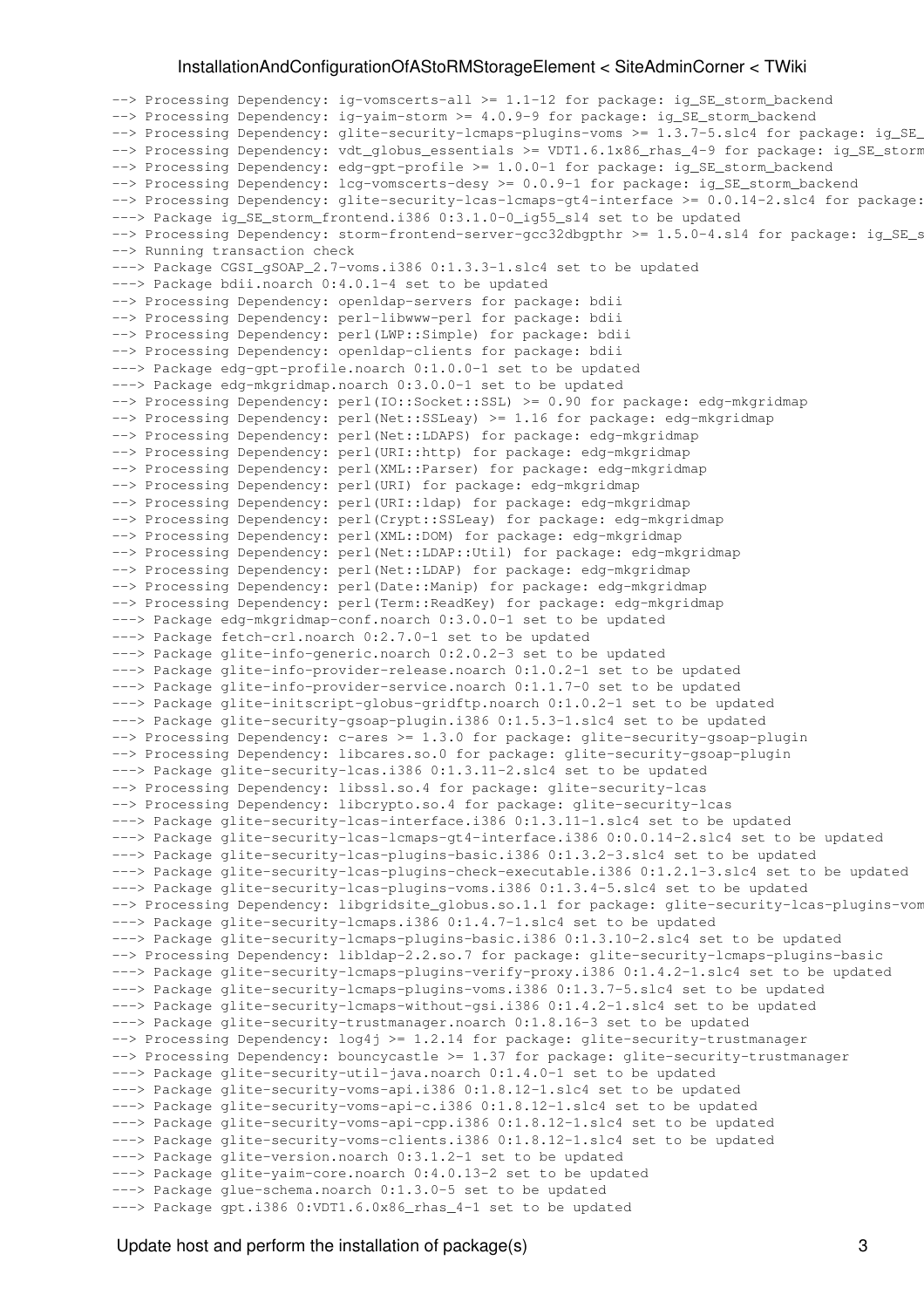---> Package ig-vomscerts-all.noarch 0:1.1-13 set to be updated ---> Package ig-yaim.noarch 0:4.0.12-8 bc set to be updated ---> Package ig-yaim-storm.noarch 0:4.0.9-11 set to be updated ---> Package lcg-expiregridmapdir.noarch 0:2.1.0-1 set to be updated ---> Package lcg-vomscerts.noarch 0:6.3.0-1 set to be updated ---> Package lcg-vomscerts-desy.noarch 0:0.0.11-1 set to be updated ---> Package log4cpp.i386 0:1.0-9.el5 set to be updated ---> Package log4cxx.i686 0:0.9.7-1.slc4 set to be updated ---> Package mysql.i386 0:5.0.77-4.el5\_5.4 set to be updated --> Processing Dependency: perl(DBI) for package: mysql ---> Package mysql-server.i386 0:5.0.77-4.el5 5.4 set to be updated --> Processing Dependency: perl-DBD-MySQL for package: mysql-server ---> Package openssl-devel.i386 0:0.9.8e-12.el5\_5.7 set to be updated --> Processing Dependency: openssl = 0.9.8e-12.el5\_5.7 for package: openssl-devel --> Processing Dependency: zlib-devel for package: openssl-devel --> Processing Dependency: krb5-devel for package: openssl-devel ---> Package storm-backend-server.i386 0:1.5.6-3.sl4 set to be updated ---> Package storm-frontend-server-gcc32dbgpthr.i386 0:1.5.0-4.sl4 set to be updated ---> Package storm-info-dynamic.i386 0:1.6.0-1.sl4 set to be updated ---> Package vdt globus data server.i386 0:VDT1.6.1x86 rhas 4-7 set to be updated ---> Package vdt\_globus\_essentials.i386 0:VDT1.6.1x86\_rhas\_4-9 set to be updated ---> Package vdt\_globus\_rm\_essentials.i386 0:VDT1.6.1x86\_rhas\_4-7 set to be updated ---> Package vdt\_globus\_rm\_server.i386 0:VDT1.6.1x86\_rhas\_4\_LCG-1 set to be updated ---> Package vdt\_globus\_sdk.i386 0:VDT1.6.1x86\_rhas\_4-9 set to be updated ---> Package xalan-c.i686 0:1.10.0-1.slc4 set to be updated ---> Package xerces-c.i386 0:2.7.0-1.2.el4.rf set to be updated ---> Package xmlrpc-c.i386 0:1.04-1 set to be updated --> Running transaction check ---> Package bouncycastle.noarch 0:1.43-1.jpp5 set to be updated --> Processing Dependency: geronimo-javamail-1.4-api for package: bouncycastle --> Processing Dependency: geronimo-jaf-1.0.2-api for package: bouncycastle ---> Package c-ares.i686 0:1.3.0-4.slc4 set to be updated ---> Package compat-openldap.i386 0:2.3.43\_2.2.29-12.el5\_5.1 set to be updated --> Processing Dependency: openldap = 2.3.43-12.el5\_5.1 for package: compat-openldap ---> Package gridsite-shared.i386 0:1.1.21-1.slc4 set to be updated ---> Package krb5-devel.i386 0:1.6.1-55.el5\_6.1 set to be updated --> Processing Dependency: krb5-libs = 1.6.1-55.el5\_6.1 for package: krb5-devel --> Processing Dependency: libselinux-devel for package: krb5-devel --> Processing Dependency: e2fsprogs-devel for package: krb5-devel --> Processing Dependency: keyutils-libs-devel for package: krb5-devel ---> Package log4j.noarch 0:1.2.14-15.jpp5 set to be updated --> Processing Dependency: java >= 1.5.0 for package: log4j --> Processing Dependency: jms\_1\_1\_api for package: log4j --> Processing Dependency: javamail\_1\_3\_1\_api for package: log4j --> Processing Dependency: mx4j for package: log4j ---> Package openldap-clients.i386 0:2.3.43-12.el5\_5.1 set to be updated ---> Package openldap-servers.i386 0:2.3.43-12.el5\_5.1 set to be updated --> Processing Dependency: libltdl.so.3 for package: openldap-servers ---> Package openssl.i686 0:0.9.8e-12.el5\_5.7 set to be updated ---> Package openssl097a.i386 0:0.9.7a-9.el5\_4.2 set to be updated ---> Package perl-Crypt-SSLeay.i386 0:0.51-11.el5 set to be updated ---> Package perl-DBD-MySQL.i386 0:3.0007-2.el5 set to be updated ---> Package perl-DBI.i386 0:1.52-2.el5 set to be updated ---> Package perl-Date-Manip.noarch 0:5.56-1.el4.rf set to be updated ---> Package perl-IO-Socket-SSL.noarch 0:1.38-1.el4.rf set to be updated ---> Package perl-LDAP.noarch 1:0.33-3.fc6 set to be updated --> Processing Dependency: perl(Convert::ASN1) for package: perl-LDAP --> Processing Dependency: perl(XML::SAX::Base) for package: perl-LDAP ---> Package perl-Net-SSLeay.i386 0:1.36-1.el4.rf set to be updated ---> Package perl-TermReadKey.i386 0:2.30-5.el5 set to be updated ---> Package perl-URI.noarch 0:1.35-3 set to be updated ---> Package perl-XML-DOM.noarch 0:1.44-2.el4.rf set to be updated --> Processing Dependency: perl(XML::RegExp) for package: perl-XML-DOM ---> Package perl-XML-Parser.i386 0:2.34-6.1.2.2.1 set to be updated ---> Package perl-libwww-perl.noarch 0:5.805-1.1.1 set to be updated --> Processing Dependency: perl-HTML-Parser >= 3.33 for package: perl-libwww-perl --> Processing Dependency: perl(HTML::Entities) for package: perl-libwww-perl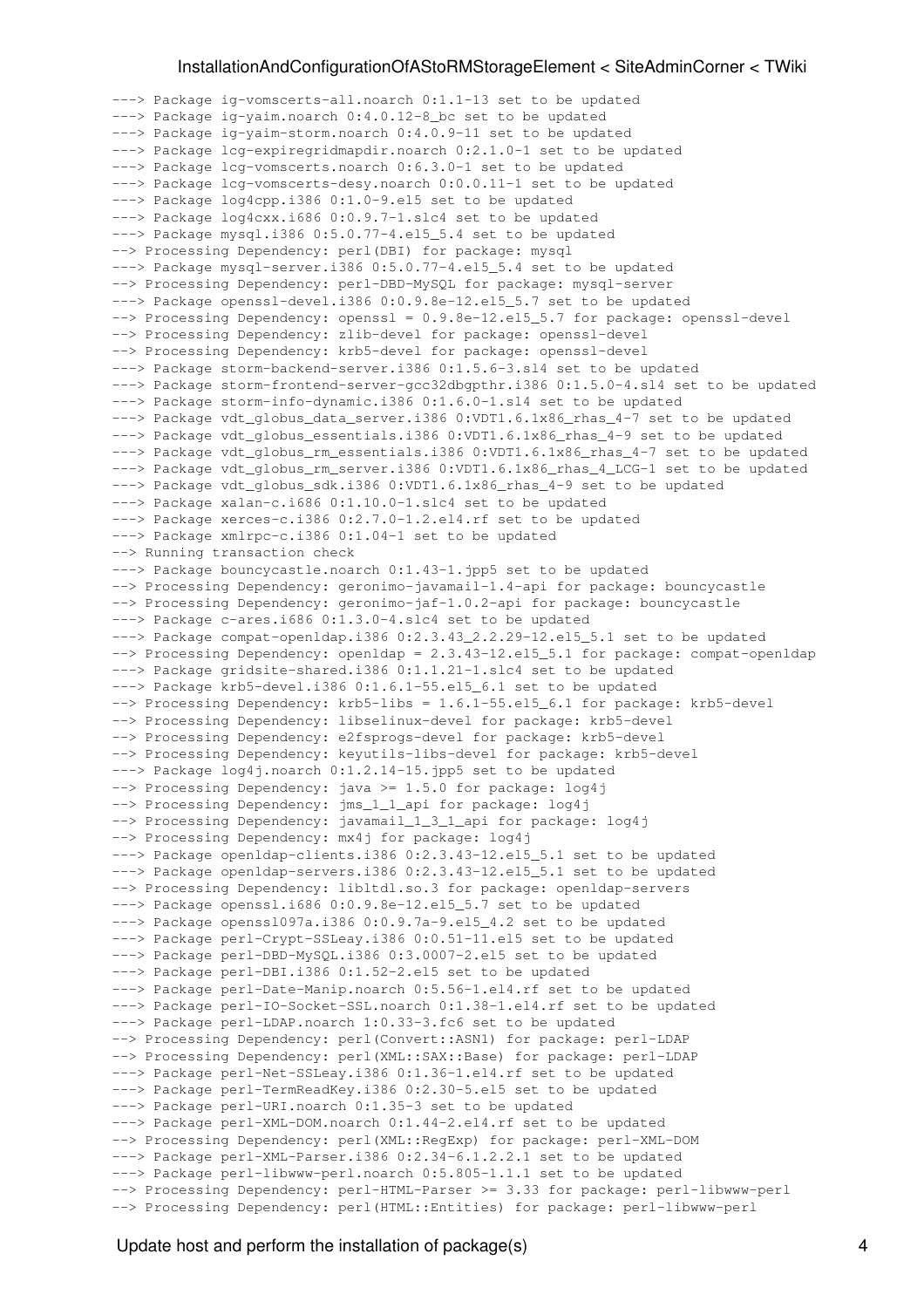```
--> Processing Dependency: perl(Compress::Zlib) for package: perl-libwww-perl
---> Package zlib-devel.i386 0:1.2.3-3 set to be updated
--> Running transaction check
---> Package classpathx-mail.noarch 0:1.1.2-1.jpp5 set to be updated
--> Processing Dependency: jaf_1_1_api for package: classpathx-mail
---> Package e2fsprogs-devel.i386 0:1.39-23.el5 set to be updated
---> Package geronimo-jaf-1.0.2-api.noarch 0:1.2-13.jpp5 set to be updated
--> Processing Dependency: geronimo-specs-poms = 1.2-13.jpp5 for package: geronimo-jaf-1.0.2-api
---> Package geronimo-javamail-1.4-api.noarch 0:1.2-13.jpp5 set to be updated
---> Package geronimo-jms-1.1-api.noarch 0:1.2-13.jpp5 set to be updated
---> Package java-1.6.0-sun-compat.i586 0:1.6.0.22-3.sl5.jpp set to be updated
\rightarrow Processing Dependency: \frac{1}{10} = 2000:1.6.0 22-fcs for package: \frac{1}{10} ava-1.6.0-sun-compat
--> Processing Dependency: /usr/bin/xsltproc for package: java-1.6.0-sun-compat
--> Processing Dependency: /usr/bin/xsltproc for package: java-1.6.0-sun-compat
---> Package keyutils-libs-devel.i386 0:1.2-1.el5 set to be updated
--> Processing Dependency: krb5-libs = 1.6.1-36.el5_5.2 for package: krb5-workstation
---> Package krb5-libs.i386 0:1.6.1-55.el5_6.1 set to be updated
---> Package libselinux-devel.i386 0:1.33.4-5.5.el5 set to be updated
--> Processing Dependency: libsepol-devel >= 1.15.2-1 for package: libselinux-devel
---> Package libtool-1tdl.i386 0:1.5.22-7.el5 4 set to be updated
---> Package mx4j.i386 1:3.0.1-6jpp.4 set to be updated
--> Processing Dependency: javamail >= 1.2-5jpp for package: mx4j
--> Processing Dependency: bcel >= 5.0 for package: mx4j
--> Processing Dependency: jakarta-commons-logging >= 1.0.1 for package: mx4j
--> Processing Dependency: axis >= 1.1 for package: mx4j
--> Processing Dependency: xml-commons for package: mx4j
--> Processing Dependency: xml-commons-resolver for package: mx4j
---> Package openldap.i386 0:2.3.43-12.el5_5.1 set to be updated
---> Package perl-Compress-Zlib.i386 0:1.42-1.fc6 set to be updated
---> Package perl-Convert-ASN1.noarch 0:0.20-1.1 set to be updated
---> Package perl-HTML-Parser.i386 0:3.55-1.fc6 set to be updated
--> Processing Dependency: perl-HTML-Tagset >= 3.03 for package: perl-HTML-Parser
--> Processing Dependency: perl(HTML::Tagset) for package: perl-HTML-Parser
---> Package perl-XML-RegExp.noarch 0:0.03-1.2.el4.rf set to be updated
---> Package perl-XML-SAX.noarch 0:0.14-8 set to be updated
--> Processing Dependency: perl(XML::NamespaceSupport) for package: perl-XML-SAX
--> Running transaction check
---> Package axis.i386 0:1.2.1-2jpp.6 set to be updated
--> Processing Dependency: jakarta-commons-discovery for package: axis
--> Processing Dependency: jakarta-commons-httpclient for package: axis
--> Processing Dependency: wsdl4j for package: axis
---> Package bcel.noarch 0:5.1-16.jpp5 set to be updated
--> Processing Dependency: regexp for package: bcel
---> Package geronimo-specs-poms.noarch 0:1.2-13.jpp5 set to be updated
---> Package glassfish-jaf.noarch 0:1.1.0-5.jpp5 set to be updated
---> Package glassfish-javamail.noarch 0:1.4.0-3.jpp5 set to be updated
---> Package jakarta-commons-logging.noarch 0:1.1-8.jpp5 set to be updated
---> Package jdk.i586 2000:1.6.0_22-fcs set to be updated
---> Package krb5-workstation.i386 0:1.6.1-55.el5_6.1 set to be updated
---> Package libsepol-devel.i386 0:1.15.2-3.el5 set to be updated
---> Package libxslt.i386 0:1.1.17-2.el5_2.2 set to be updated
---> Package perl-HTML-Tagset.noarch 0:3.10-2.1.1 set to be updated
---> Package perl-XML-NamespaceSupport.noarch 0:1.09-1.2.1 set to be updated
---> Package xml-commons.noarch 0:1.3.04-5.jpp5 set to be updated
---> Package xml-commons-resolver.i386 0:1.1-1jpp.12 set to be updated
--> Running transaction check
---> Package jakarta-commons-discovery.i386 1:0.3-4jpp.1 set to be updated
---> Package jakarta-commons-httpclient.i386 1:3.0-7jpp.1 set to be updated
---> Package regexp.noarch 0:1.5-1.jpp5 set to be updated
---> Package wsdl4j.i386 0:1.5.2-4jpp.1 set to be updated
--> Finished Dependency Resolution
Beginning Kernel Module Plugin
Finished Kernel Module Plugin
Dependencies Resolved
```
=============================================================================================================================================================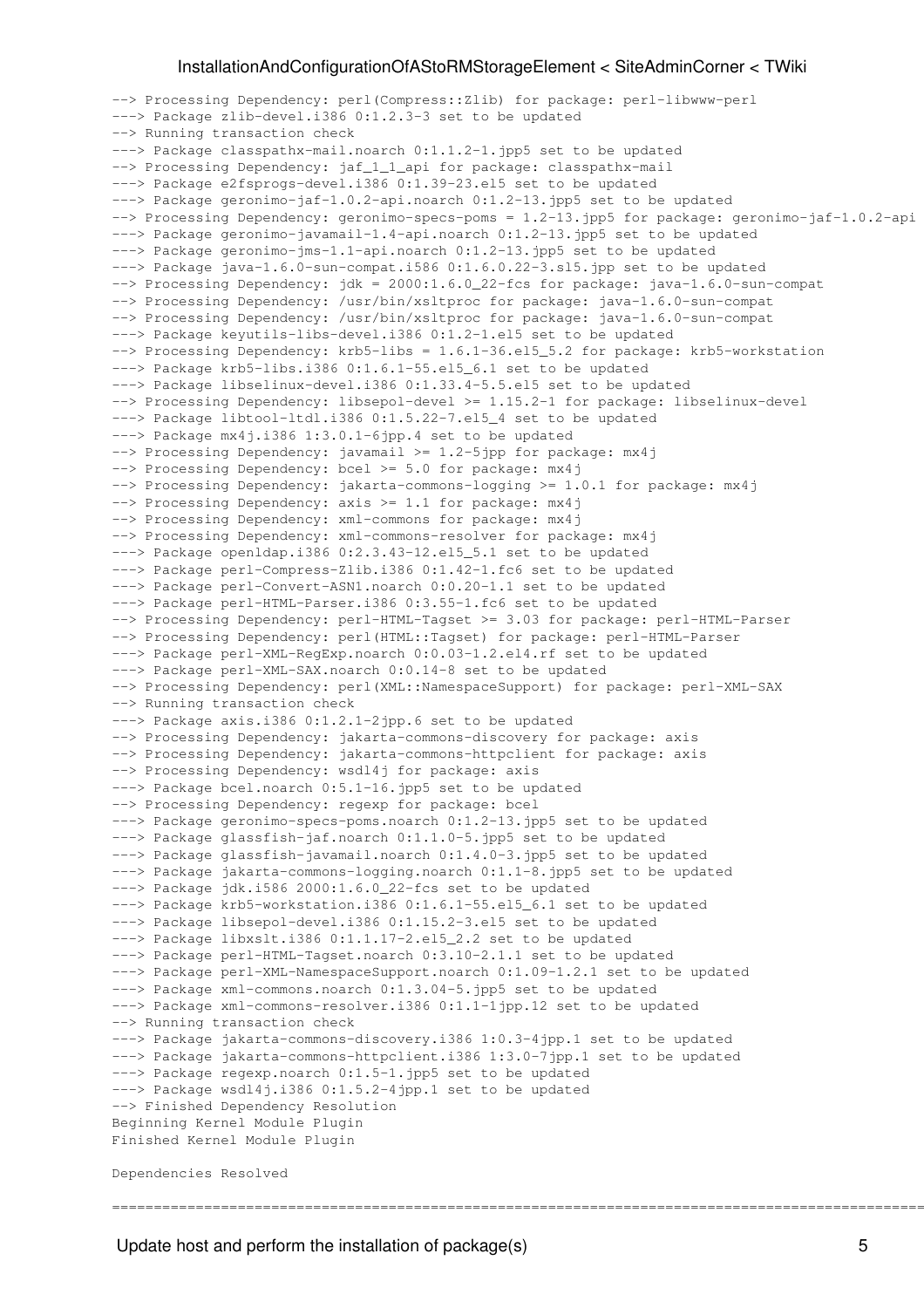| InstallationAndConfigurationOfAStoRMStorageElement < SiteAdminCorner < TWiki |  |  |
|------------------------------------------------------------------------------|--|--|
|------------------------------------------------------------------------------|--|--|

| Package                                      | Arch   | Version                  |  |
|----------------------------------------------|--------|--------------------------|--|
|                                              |        |                          |  |
| Installing:                                  |        |                          |  |
| ig_SE_storm_backend                          | i386   | $3.1.0 - 0$ _ig55_s14    |  |
| ig_SE_storm_frontend                         | i386   | $3.1.0 - 0$ _ig55_sl4    |  |
| Installing for dependencies:                 |        |                          |  |
| CGSI_gSOAP_2.7-voms                          | i386   | $1.3.3 - 1.$ slc4        |  |
| axis                                         | i386   | $1.2.1 - 2jpp.6$         |  |
| bcel                                         | noarch | $5.1 - 16.$ jpp5         |  |
| bdii                                         | noarch | $4.0.1 - 4$              |  |
| bouncycastle                                 | noarch | $1.43 - 1.$ jpp5         |  |
| c-ares                                       | i686   | $1.3.0 - 4.$ slc4        |  |
| classpathx-mail                              | noarch | $1.1.2 - 1.$ jpp5        |  |
| compat-openldap                              | i386   | 2.3.43_2.2.29-12.el5_5.1 |  |
| e2fsprogs-devel                              | i386   | $1.39 - 23. e15$         |  |
| edg-gpt-profile                              | noarch | $1.0.0 - 1$              |  |
| edg-mkgridmap                                | noarch | $3.0.0 - 1$              |  |
| edg-mkgridmap-conf                           | noarch | $3.0.0 - 1$              |  |
| fetch-crl                                    | noarch | $2.7.0 - 1$              |  |
| qeronimo-jaf-1.0.2-api                       | noarch | $1.2 - 13.jpp5$          |  |
| geronimo-javamail-1.4-api                    | noarch | $1.2 - 13.$ jpp5         |  |
| geronimo-jms-1.1-api                         | noarch | $1.2 - 13.$ jpp5         |  |
| geronimo-specs-poms                          | noarch | $1.2 - 13.$ jpp5         |  |
| glassfish-jaf                                | noarch | $1.1.0 - 5.$ jpp5        |  |
| glassfish-javamail                           | noarch | $1.4.0 - 3.$ jpp5        |  |
| glite-info-generic                           | noarch | $2.0.2 - 3$              |  |
| glite-info-provider-release                  | noarch | $1.0.2 - 1$              |  |
| glite-info-provider-service                  | noarch | $1.1.7 - 0$              |  |
| glite-initscript-globus-gridftp              | noarch | $1.0.2 - 1$              |  |
| glite-security-gsoap-plugin                  | i386   | $1.5.3 - 1.$ slc4        |  |
| glite-security-lcas                          | i386   | $1.3.11 - 2.11c4$        |  |
| glite-security-lcas-interface                | i386   | $1.3.11 - 1.$ slc4       |  |
| glite-security-lcas-lcmaps-gt4-interface     | i386   | $0.0.14 - 2.$ slc4       |  |
| glite-security-lcas-plugins-basic            | i386   | $1.3.2 - 3.$ slc4        |  |
| glite-security-lcas-plugins-check-executable | i386   | $1.2.1 - 3.$ slc4        |  |
| glite-security-lcas-plugins-voms             | i386   | $1.3.4 - 5.$ slc4        |  |
| glite-security-lcmaps                        | i386   | $1.4.7 - 1.$ slc4        |  |
| glite-security-lcmaps-plugins-basic          | i386   | $1.3.10 - 2.$ slc4       |  |
| glite-security-lcmaps-plugins-verify-proxy   | i386   | $1.4.2 - 1.$ slc4        |  |
| glite-security-lcmaps-plugins-voms           | i386   | $1.3.7 - 5.$ slc4        |  |
| glite-security-lcmaps-without-gsi            | i386   | $1.4.2 - 1.$ slc4        |  |
| glite-security-trustmanager                  | noarch | $1.8.16 - 3$             |  |
| glite-security-util-java                     | noarch | $1.4.0 - 1$              |  |
| glite-security-voms-api                      | i386   | $1.8.12 - 1.$ slc4       |  |
| glite-security-voms-api-c                    | i386   | $1.8.12 - 1.$ slc4       |  |
| glite-security-voms-api-cpp                  | i386   | $1.8.12 - 1.$ slc4       |  |
| glite-security-voms-clients                  | i386   | $1.8.12 - 1.$ slc4       |  |
| glite-version                                | noarch | $3.1.2 - 1$              |  |
| glite-yaim-core                              | noarch | $4.0.13 - 2$             |  |
| glue-schema                                  | noarch | $1.3.0 - 5$              |  |
| gpt                                          | i386   | VDT1.6.0x86_rhas_4-1     |  |
| gridsite-shared                              | i386   | $1.1.21 - 1.$ slc4       |  |
| iq-vomscerts-all                             | noarch | $1.1 - 13$               |  |
| ig-yaim                                      | noarch | $4.0.12 - 8$ bc          |  |
| ig-yaim-storm                                | noarch | $4.0.9 - 11$             |  |
| jakarta-commons-discovery                    | i386   | $1:0.3-4jpp.1$           |  |
| jakarta-commons-httpclient                   | i386   | $1:3.0-7jpp.1$           |  |
| jakarta-commons-logging                      | noarch | $1.1 - 8.$ jpp $5$       |  |
| java-1.6.0-sun-compat                        | i586   | $1.6.0.22 - 3. s15.$ jpp |  |
| jdk                                          | i586   | 2000:1.6.0_22-fcs        |  |
| keyutils-libs-devel                          | i386   | $1.2 - 1.$ el5           |  |
| krb5-devel                                   | i386   | $1.6.1 - 55.$ el $5_6.1$ |  |
| lcg-expiregridmapdir                         | noarch | $2.1.0 - 1$              |  |
| lcq-vomscerts                                | noarch | $6.3.0 - 1$              |  |
| lcg-vomscerts-desy                           | noarch | $0.0.11 - 1$             |  |
| libselinux-devel                             | i386   | $1.33.4 - 5.5. e15$      |  |
| libsepol-devel                               | i386   | 1.15.2-3.el5             |  |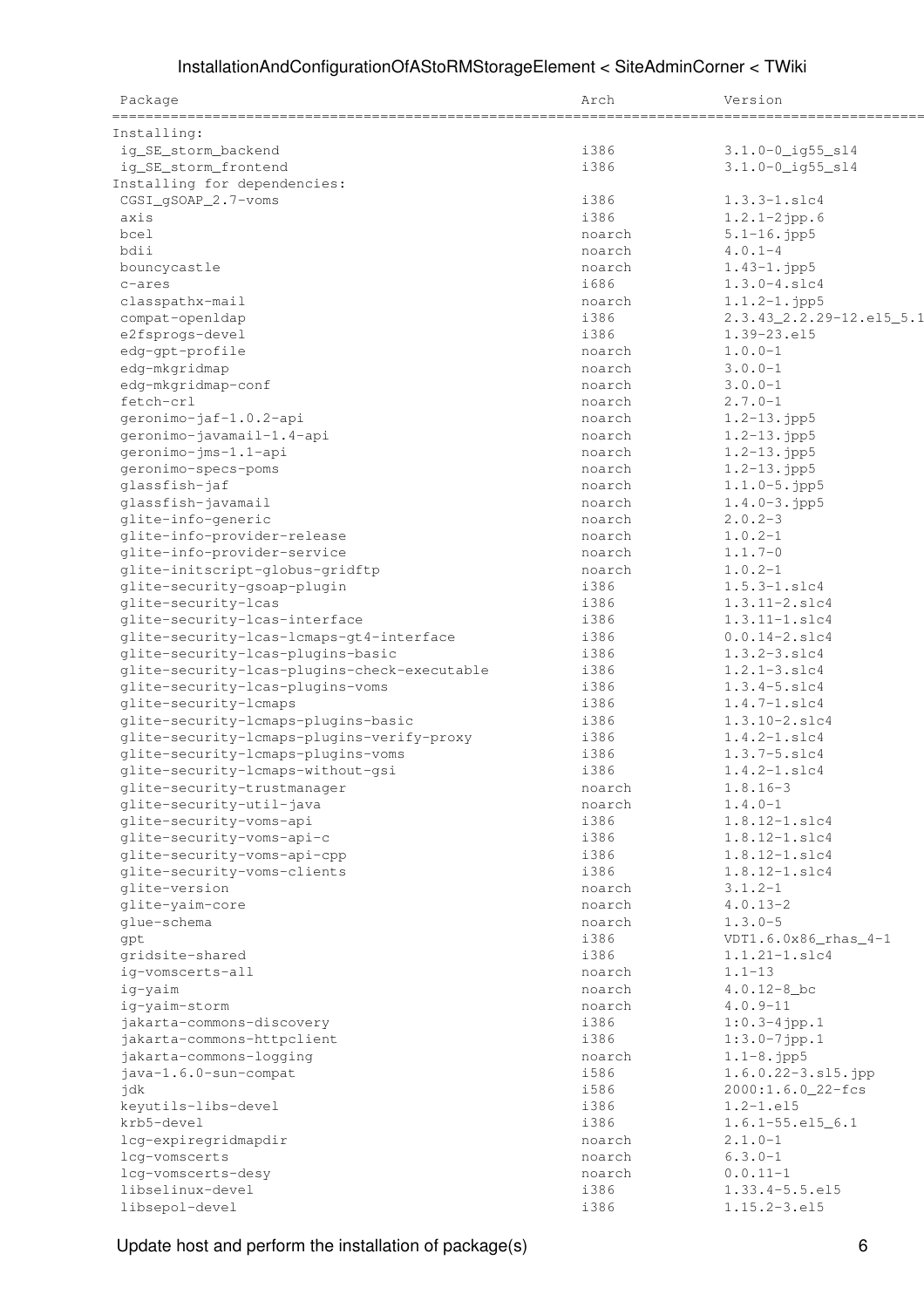| libtool-ltdl                                                | i386   | $1.5.22 - 7.15 - 4$       |
|-------------------------------------------------------------|--------|---------------------------|
| libxslt                                                     | i386   | $1.1.17 - 2.15 - 2.2$     |
| log4cpp                                                     | i386   | $1.0 - 9.015$             |
|                                                             | i686   |                           |
| log4cxx                                                     |        | $0.9.7 - 1.$ slc4         |
| log4j                                                       | noarch | $1.2.14 - 15.$ jpp5       |
| mx4j                                                        | i386   | $1:3.0.1-6jpp.4$          |
| mysql                                                       | i386   | $5.0.77 - 4.015 - 5.4$    |
| mysql-server                                                | i386   | $5.0.77 - 4.015 - 5.4$    |
| openldap-clients                                            | i386   | 2.3.43-12.el5_5.1         |
| openldap-servers                                            | i386   | 2.3.43-12.el5_5.1         |
| openssl-devel                                               | i386   | $0.9.8e-12.el5-5.7$       |
| openss1097a                                                 | i386   | $0.9.7a-9.el5_4.2$        |
| perl-Compress-Zlib                                          | i386   | $1.42 - 1.5c6$            |
| perl-Convert-ASN1                                           | noarch | $0.20 - 1.1$              |
| perl-Crypt-SSLeay                                           | i386   | $0.51 - 11. e15$          |
| perl-DBD-MySQL                                              | i386   | $3.0007 - 2.el5$          |
| perl-DBI                                                    | i386   | $1.52 - 2.15$             |
| perl-Date-Manip                                             | noarch | $5.56 - 1.el4.rf$         |
|                                                             | i386   |                           |
| perl-HTML-Parser                                            |        | $3.55 - 1.fc6$            |
| perl-HTML-Tagset                                            | noarch | $3.10 - 2.1.1$            |
| perl-IO-Socket-SSL                                          | noarch | $1.38 - 1.$ el $4.rf$     |
| perl-LDAP                                                   | noarch | $1:0.33-3.fc6$            |
| perl-Net-SSLeay                                             | i386   | $1.36 - 1.el4.rf$         |
| perl-TermReadKey                                            | i386   | $2.30 - 5. e15$           |
| perl-URI                                                    | noarch | $1.35 - 3$                |
| perl-XML-DOM                                                | noarch | $1.44 - 2.el4.rf$         |
| perl-XML-NamespaceSupport                                   | noarch | $1.09 - 1.2.1$            |
| perl-XML-Parser                                             | i386   | $2.34 - 6.1.2.2.1$        |
| perl-XML-RegExp                                             | noarch | $0.03 - 1.2.$ el $4.rf$   |
| perl-XML-SAX                                                | noarch | $0.14 - 8$                |
| perl-libwww-perl                                            | noarch | $5.805 - 1.1.1$           |
|                                                             |        |                           |
| regexp                                                      | noarch | $1.5 - 1.$ jpp $5$        |
| storm-backend-server                                        | i386   | $1.5.6 - 3. s14$          |
| storm-frontend-server-gcc32dbgpthr                          | i386   | $1.5.0 - 4. s14$          |
| storm-info-dynamic                                          | i386   | $1.6.0 - 1. s14$          |
| vdt_globus_data_server                                      | i386   | VDT1.6.1x86_rhas_4-7      |
| vdt_globus_essentials                                       | i386   | VDT1.6.1x86_rhas_4-9      |
| vdt_globus_rm_essentials                                    | i386   | VDT1.6.1x86_rhas_4-7      |
| vdt_globus_rm_server                                        | i386   | VDT1.6.1x86_rhas_4_LCG-1  |
| vdt_globus_sdk                                              | i386   | VDT1.6.1x86_rhas_4-9      |
| wsdl4j                                                      | i386   | $1.5.2 - 4$ jpp.1         |
| xalan-c                                                     | i686   | $1.10.0 - 1.$ slc4        |
| xerces-c                                                    | i386   | 2.7.0-1.2.el4.rf          |
| xml-commons                                                 |        |                           |
|                                                             | noarch | $1.3.04 - 5.jpp5$         |
| xml-commons-resolver                                        | i386   | $1.1 - 1$ jpp. 12         |
| xmlrpc-c                                                    | i386   | $1.04 - 1$                |
| zlib-devel                                                  | i386   | $1.2.3 - 3$               |
| Updating for dependencies:                                  |        |                           |
| krb5-libs                                                   | i386   | $1.6.1 - 55.$ el $5\_6.1$ |
| krb5-workstation                                            | i386   | $1.6.1 - 55.1 - 55.1$     |
| openldap                                                    | i386   | $2.3.43 - 12.el5 - 5.1$   |
| openssl                                                     | i686   | $0.9.8e-12.el5 5.7$       |
|                                                             |        |                           |
| Transaction Summary                                         |        |                           |
|                                                             |        |                           |
| Install<br>110 Package(s)                                   |        |                           |
| 4 Package(s)<br>Upgrade                                     |        |                           |
|                                                             |        |                           |
| Total download size: 190 M                                  |        |                           |
|                                                             |        |                           |
| Is this ok $[y/N]: y$                                       |        |                           |
| Downloading Packages:                                       |        |                           |
| $(1/114)$ : edg-gpt-profile-1.0.0-1.noarch.rpm              |        |                           |
| (2/114): glite-info-provider-release-1.0.2-1.noarch.rpm     |        |                           |
| (3/114): iq_SE_storm_frontend-3.1.0-0_ig55_sl4.i386.rpm     |        |                           |
| (4/114): ig_SE_storm_backend-3.1.0-0_ig55_sl4.i386.rpm      |        |                           |
| (5/114): glite-version-3.1.2-1.noarch.rpm                   |        |                           |
| (6/114): glite-initscript-globus-gridftp-1.0.2-1.noarch.rpm |        |                           |
|                                                             |        |                           |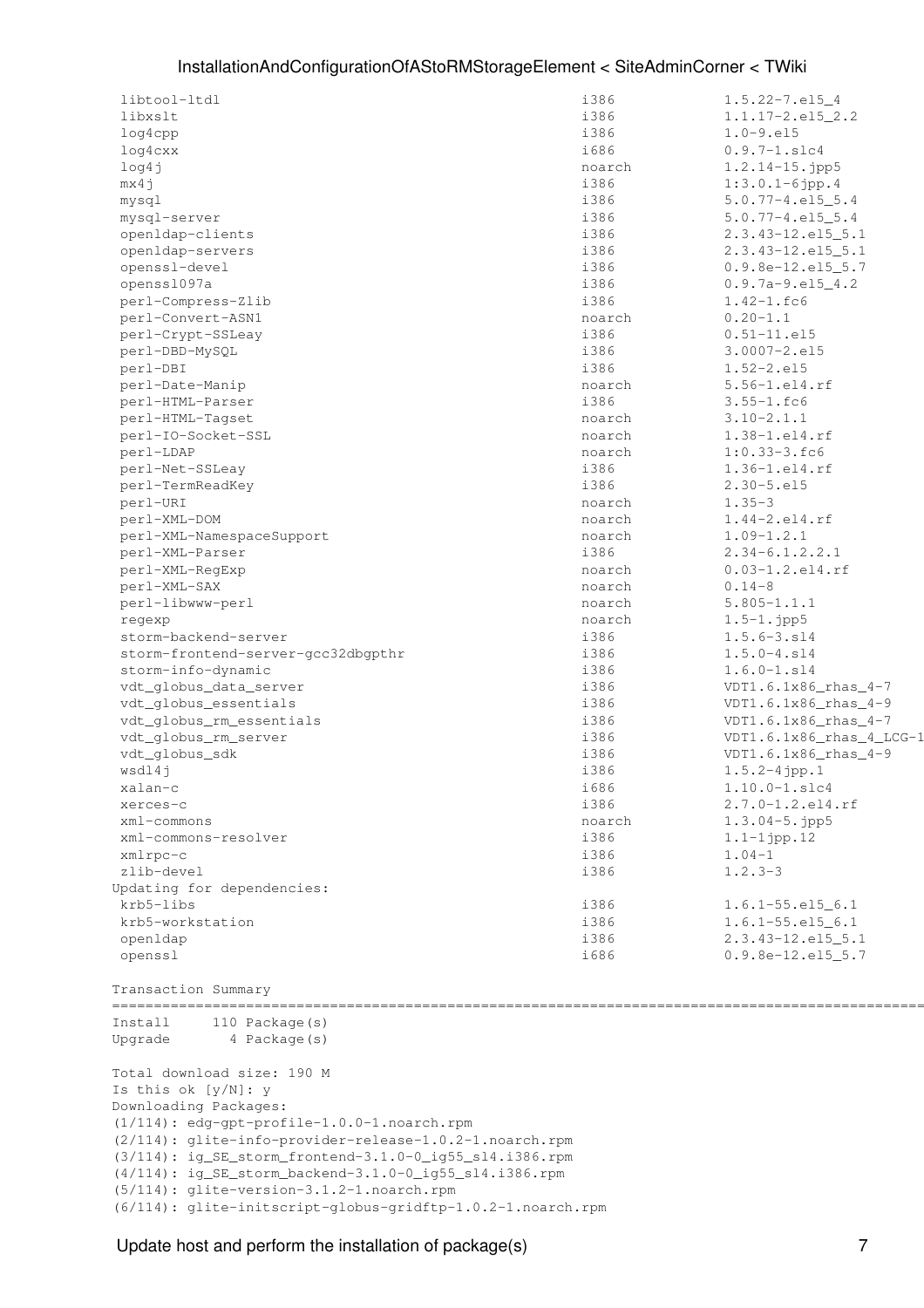$(7/114)$ : glite-info-generic-2.0.2-3.noarch.rpm (8/114): lcg-expiregridmapdir-2.1.0-1.noarch.rpm  $(9/114)$ : storm-info-dynamic-1.6.0-1.sl4.i386.rpm (10/114): perl-XML-RegExp-0.03-1.2.el4.rf.noarch.rpm  $(11/114):$  lcg-vomscerts-desy-0.0.11-1.noarch.rpm  $(12/114):$  xml-commons-1.3.04-5.jpp5.noarch.rpm  $(13/114)$ : glite-security-lcas-interface-1.3.11-1.slc4.i386.rpm (14/114): glite-security-lcas-plugins-check-executable-1.2.1-3.slc4.i386.rpm (15/114): glite-security-voms-api-1.8.12-1.slc4.i386.rpm (16/114): perl-HTML-Tagset-3.10-2.1.1. noarch.rpm  $(17/114):$  perl-XML-NamespaceSupport-1.09-1.2.1.noarch.rpm  $(18/114)$ : fetch-crl-2.7.0-1.noarch.rpm  $(19/114)$ : geronimo-specs-poms-1.2-13.jpp5.noarch.rpm  $(20/114):$  edg-mkgridmap-conf-3.0.0-1.noarch.rpm  $(21/114):$  lcg-vomscerts-6.3.0-1.noarch.rpm  $(22/114):$  bdii-4.0.1-4.noarch.rpm (23/114): glite-info-provider-service-1.1.7-0.noarch.rpm  $(24/114):$  ig-yaim-storm-4.0.9-11.noarch.rpm  $(25/114)$ : keyutils-libs-devel-1.2-1.el5.i386.rpm  $(26/114):$  ig-vomscerts-all-1.1-13.noarch.rpm  $(27/114)$ : glue-schema-1.3.0-5.noarch.rpm  $(28/114)$ :  $perl-TermReadKey-2.30-5.el5.1386.rm$  $(29/114)$ : geronimo-jms-1.1-api-1.2-13.jpp5.noarch.rpm  $(30/114):$  edg-mkgridmap-3.0.0-1.noarch.rpm  $(31/114):$  libtool-ltdl-1.5.22-7.el5\_4.i386.rpm  $(32/114)$ : geronimo-jaf-1.0.2-api-1.2-13.jpp5.noarch.rpm  $(33/114)$ : regexp-1.5-1.jpp5.noarch.rpm  $(34/114):$  vdt\_globus\_rm\_server-VDT1.6.1x86\_rhas\_4\_LCG-1.i386.rpm (35/114): perl-Convert-ASN1-0.20-1.1.noarch.rpm (36/114): glite-security-lcas-lcmaps-gt4-interface-0.0.14-2.slc4.i386.rpm (37/114): perl-Crypt-SSLeay-0.51-11.el5.i386.rpm (38/114): perl-Compress-Zlib-1.42-1.fc6.i386.rpm  $(39/114):$  perl-IO-Socket-SSL-1.38-1.el4.rf.noarch.rpm (40/114): glite-security-lcas-plugins-basic-1.3.2-3.slc4.i386.rpm (41/114): glite-security-lcmaps-plugins-verify-proxy-1.4.2-1.slc4.i386.rpm (42/114): java-1.6.0-sun-compat-1.6.0.22-3.sl5.jpp.i586.rpm (43/114): glite-security-lcas-plugins-voms-1.3.4-5.slc4.i386.rpm  $(44/114):$  glite-security-lcas-1.3.11-2.slc4.i386.rpm  $(45/114)$ : gridsite-shared-1.1.21-1.slc4.i386.rpm  $(46/114):$  perl-XML-SAX-0.14-8.noarch.rpm  $(47/114)$ : glassfish-jaf-1.1.0-5.jpp5.noarch.rpm (48/114): perl-HTML-Parser-3.55-1.fc6.i386.rpm  $(49/114): c-ares-1.3.0-4. slc4. i686. rpm$ (50/114): zlib-devel-1.2.3-3.i386.rpm (51/114): glite-security-lcmaps-plugins-basic-1.3.10-2.slc4.i386.rpm (52/114): perl-URI-1.35-3.noarch.rpm (53/114): jakarta-commons-logging-1.1-8.jpp5.noarch.rpm  $(54/114)$ : glite-yaim-core-4.0.13-2.noarch.rpm  $(55/114)$ : jakarta-commons-discovery-0.3-4jpp.1.i386.rpm (56/114): glite-security-util-java-1.4.0-1.noarch.rpm (57/114): libselinux-devel-1.33.4-5.5.el5.i386.rpm (58/114): glite-security-lcmaps-plugins-voms-1.3.7-5.slc4.i386.rpm (59/114): perl-DBD-MySQL-3.0007-2.el5.i386.rpm  $(60/114):$  xml-commons-resolver-1.1-1jpp.12.i386.rpm  $(61/114)$ : ig-yaim-4.0.12-8\_bc.noarch.rpm (62/114): CGSI\_gSOAP\_2.7-voms-1.3.3-1.slc4.i386.rpm (63/114): glite-security-lcmaps-without-gsi-1.4.2-1.slc4.i386.rpm (64/114): geronimo-javamail-1.4-api-1.2-13.jpp5.noarch.rpm (65/114): perl-XML-DOM-1.44-2.el4.rf.noarch.rpm (66/114): libsepol-devel-1.15.2-3.el5.i386.rpm (67/114): log4cpp-1.0-9.el5.i386.rpm (68/114): perl-XML-Parser-2.34-6.1.2.2.1.i386.rpm (69/114): perl-Date-Manip-5.56-1.el4.rf.noarch.rpm (70/114): openldap-clients-2.3.43-12.el5\_5.1.i386.rpm  $(71/114)$ : glite-security-lcmaps-1.4.7-1.slc4.i386.rpm  $(72/114):$  xmlrpc-c-1.04-1.i386.rpm (73/114): compat-openldap-2.3.43\_2.2.29-12.el5\_5.1.i386.rpm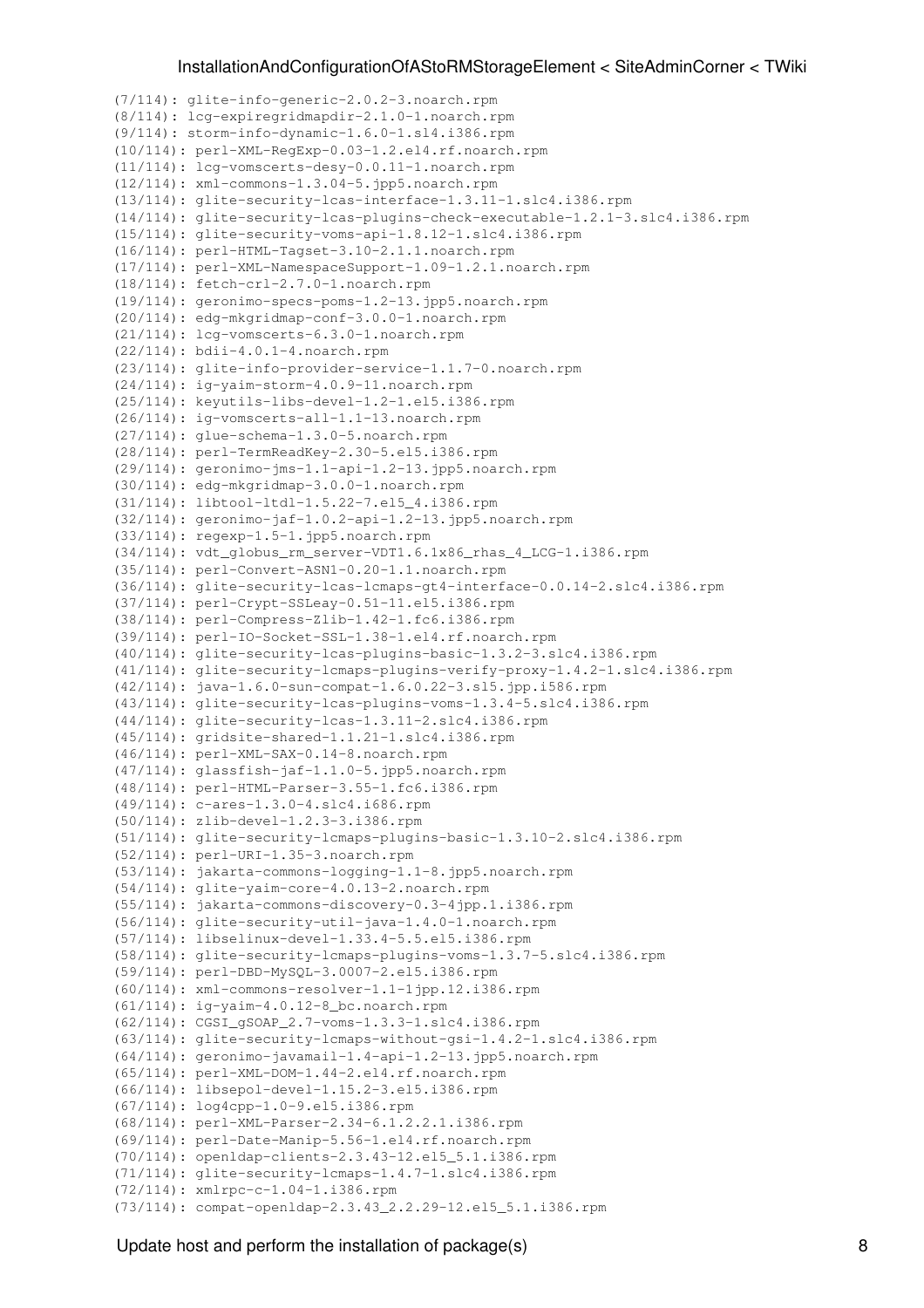$(74/114)$ : openldap-2.3.43-12.el5 5.1.i386.rpm  $(75/114)$ :  $perl-LDAP-0.33-3.fc6.noarch.$ rpm (76/114): perl-Net-SSLeay-1.36-1.el4.rf.i386.rpm (77/114): log4j-1.2.14-15.jpp5.noarch.rpm (78/114): perl-libwww-perl-5.805-1.1.1.noarch.rpm  $(79/114):$  wsdl4j-1.5.2-4jpp.1.i386.rpm (80/114): vdt globus data server-VDT1.6.1x86 rhas  $4-7.$ i386.rpm  $(81/114)$ : bcel-5.1-16.jpp5.noarch.rpm  $(82/114):$  libxslt-1.1.17-2.el5\_2.2.i386.rpm (83/114): jakarta-commons-httpclient-3.0-7jpp.1.i386.rpm  $(84/114):$  e2fsprogs-devel-1.39-23.el5.i386.rpm  $(85/114)$ : perl-DBI-1.52-2.el5.i386.rpm  $(86/114):$  krb5-libs-1.6.1-55.el5\_6.1.i386.rpm (87/114): storm-frontend-server-gcc32dbgpthr-1.5.0-4.sl4.i386.rpm (88/114): glite-security-voms-clients-1.8.12-1.slc4.i386.rpm  $(89/114)$ : glassfish-javamail-1.4.0-3.jpp5.noarch.rpm  $(90/114):$  classpathx-mail-1.1.2-1.jpp5.noarch.rpm (91/114): openssl097a-0.9.7a-9.el5\_4.2.i386.rpm  $(92/114):$  gpt-VDT1.6.0x86\_rhas\_4-1.i386.rpm (93/114): krb5-workstation-1.6.1-55.el5 6.1.i386.rpm (94/114): vdt\_qlobus\_rm\_essentials-VDT1.6.1x86\_rhas\_4-7.i386.rpm (95/114): glite-security-gsoap-plugin-1.5.3-1.slc4.i386.rpm  $(96/114):$  xerces-c-2.7.0-1.2.el4.rf.i386.rpm (97/114): openssl-0.9.8e-12.el5\_5.7.i686.rpm (98/114): glite-security-trustmanager-1.8.16-3.noarch.rpm (99/114): krb5-devel-1.6.1-55.el5\_6.1.i386.rpm  $(100/114):$  xalan-c-1.10.0-1.slc4.i686.rpm  $(101/114)$ : openssl-devel-0.9.8e-12.el5\_5.7.i386.rpm  $(102/114):$   $mx4j-3.0.1-6jpp.4.i386rpm$ (103/114): log4cxx-0.9.7-1.slc4.i686.rpm  $(104/114):$  openldap-servers-2.3.43-12.el5\_5.1.i386.rpm  $(105/114)$ : bouncycastle-1.43-1.jpp5.noarch.rpm  $(106/114): axis-1.2.1-2ipp.6.1386.rpm$  $(107/114)$ : glite-security-voms-api-c-1.8.12-1.slc4.i386.rpm  $(108/114):$  glite-security-voms-api-cpp-1.8.12-1.slc4.i386.rpm (109/114): mysql-5.0.77-4.el5\_5.4.i386.rpm (110/114): mysql-server-5.0.77-4.el5\_5.4.i386.rpm  $(111/114):$  storm-backend-server-1.5.6-3.sl4.i386.rpm (112/114): vdt\_globus\_essentials-VDT1.6.1x86\_rhas\_4-9.i386.rpm (113/114): vdt\_globus\_sdk-VDT1.6.1x86\_rhas\_4-9.i386.rpm  $(114/114):$  jdk-1.6.0\_22-fcs.i586.rpm ------------------------------------------------------------------------------------------------------------------------------------------------------------- Total 2.0 MB/s  $\sim$  2.0 MB/s  $\sim$  2.0 MB/s  $\sim$  2.0 MB/s  $\sim$  190 MB/s  $\sim$  190 MB/s  $\sim$  190 MB/s  $\sim$  190 MB/s  $\sim$  190 MB/s  $\sim$  190 MB/s  $\sim$  190 MB/s  $\sim$  190 MB/s  $\sim$  190 MB/s  $\sim$  190 MB/s  $\sim$  190 MB/s  $\sim$  190 MB warning: rpmts\_HdrFromFdno: Header V3 DSA signature: NOKEY, key ID 6b8d79e6 dag/gpgkey | 1.6 kB 00:00 Importing GPG key 0x6B8D79E6 "Dag Wieers (Dag Apt Repository v1.0) " from http://linuxsoft.cern.c Is this ok [y/N]: y Running rpm\_check\_debug Running Transaction Test Finished Transaction Test Transaction Test Succeeded Running Transaction Updating : krb5-libs Updating : openssl 2002 and 2003 and 2004 and 2008 and 2008 and 2011 and 2012 and 2012 and 2012 and 2012 and 20 Updating : openldap 3/118 Installing : openss1097a<br>Installing : perl-DBI Installing : perl-DBI 5/118 Installing : mysql 6/118 Installing : xmlrpc-c<br>Installing : perl-Net Installing : perl-Net-SSLeay<br>Installing : xerces-c<br> Installing : xerces-c 9/118 Installing : xalan-c 1000 minutes and 1000 minutes and 1000 minutes and 1000 minutes and 1000 minutes and 1000 minutes and 1000 minutes and 1000 minutes and 1000 minutes and 1000 minutes and 1000 minutes and 1000 minutes a Installing : perl-DBD-MySQL 11/118 Installing : nerl-DBD-MyS<br>
Installing : mysql-server Installing : openldap-clients Installing : compat-openldap Installing : perl-Crypt-SSLeay

Update host and perform the installation of package(s)  $\qquad \qquad \qquad 9$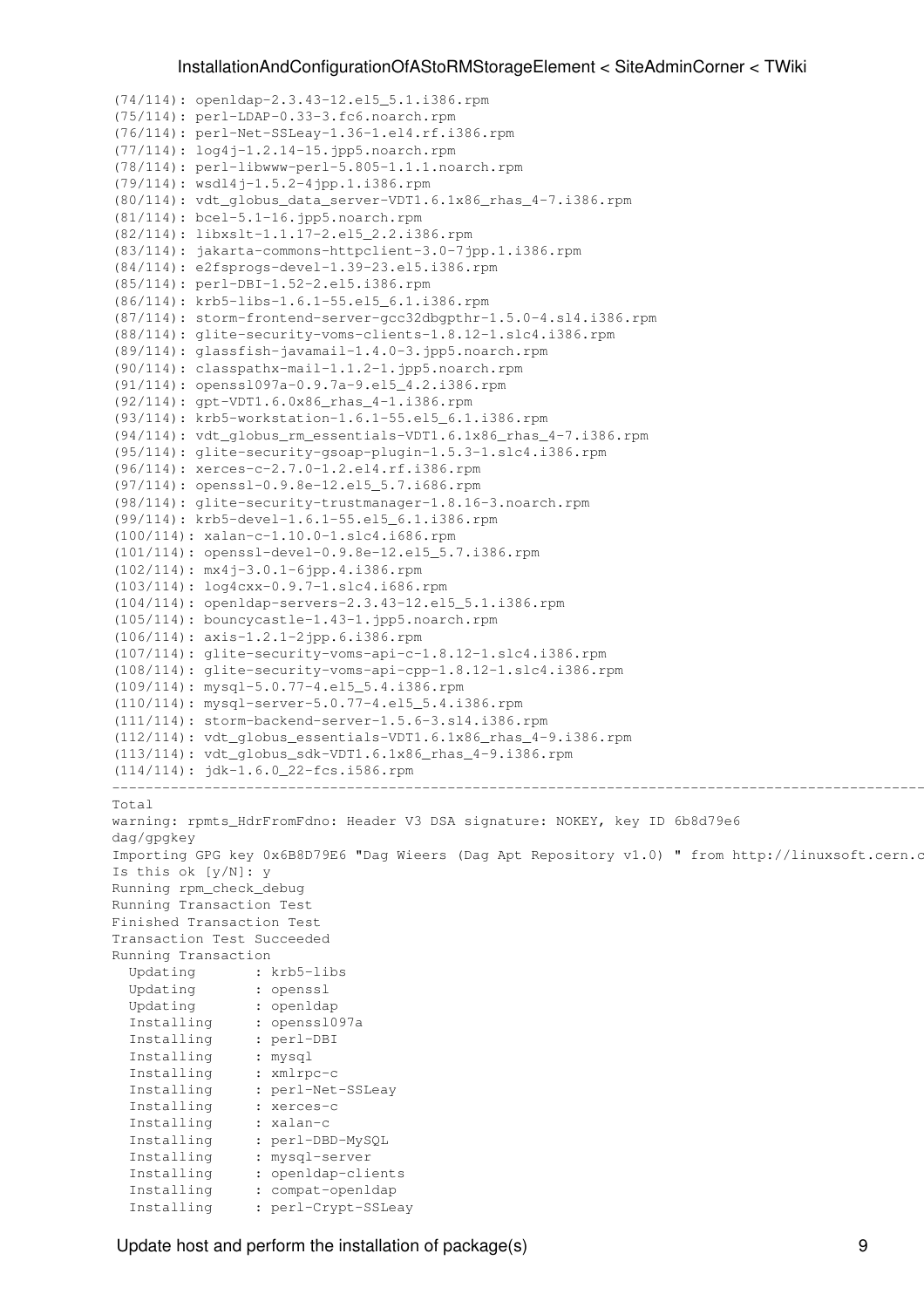```
Installing : perl-Compress-Zlib
 Installing : libxslt
 Installing : c-ares 18/118 
 Installing : libtool-ltdl
 Installing : openldap-servers<br>Installing : log4cpp
 Installing : log4cpp 21/118 
Installing : gridsite-shared 22/118 and 22/118 and 22/118 and 22/118 and 22/118 and 22/118 and 22/118 and 22/1
 Installing : perl-TermReadKey 23/118 
Installing : log4cxx
 Installing : jdk 25/118 
Unpacking JAR files...
    rt.jar...
     jsse.jar...
    charsets.jar...
     tools.jar...
    localedata.jar...
     plugin.jar...
     javaws.jar...
     deploy.jar...
 Installing : java-1.6.0-sun-compat
Installing : glite-security-lcas-interface
Installing : jakarta-commons-logging 28/11811819 28/11811819 28/11811819 28/11811
 Installing : vdt_globus_sdk 29/118 
Installing : geronimo-specs-poms
Installing : geronimo-jaf-1.0.2-api
 Installing : gpt 32/118 
Using system tar and gzip programs to unpack packages
GNU tar located at /bin/tar
GNU zip located at /bin/gzip
GNU unzip located at /bin/gunzip
GNU make located at /usr/bin/make
Perl located at /usr/bin/perl
rpm located at /bin/rpm
rpmbuild located at /bin/rpm
RPM Package License set to GNU
RPM Package Vendor set to NCSA
RPM Package FTP Site set to ftp.ncsa.uiuc.edu
RPM Package URL set to http://www.gridpackaging.org
RPM Packager set to NCSA
RPM Prefix set to /usr/grid
GNU target platform set to i686-pc-linux-gnu
Installing : perl-URI
 Installing : glite-version
 Installing : glassfish-jaf<br>Installing : glassfish-jav
       : glassfish-javamail
 Installing : perl-IO-Socket-SSL<br>Installing : fetch-crl
 Installing : fetch-crl 38/118 
 Installing : glue-schema 39/118 
Installing : ig-vomscerts-all 400 MHz and 400 MHz and 400 MHz and 400 MHz and 400 MHz and 400 MHz and 400 MHz a
 Installing : edg-gpt-profile 41/118 
Installing : glite-security-voms-api<br>
Installing : ig-yaim-storm
 Installing : ig-yaim-storm 43/118 
 Installing : ig-yaim
 Installing : lcg-expiregridmapdir
 Installing : glite-yaim-core
 Installing : lcg-vomscerts-desy
 Installing : lcg-vomscerts
 Installing : classpathx-mail
Installing : geronimo-javamail-1.4-api 500/1181000 serversion of the serversion of the serversion of the server
 Installing : bouncycastle 51/118 
 Installing : glite-security-util-java 52/118 
Installing : geronimo-jms-1.1-api
Installing : xml-commons
Installing : glite-security-util-java<br>
Installing : geronimo-jms-1.1-api<br>
Installing : xml-commons<br>
Installing : glite-info-provider-service
 Installing : zlib-devel 56/118 
 Installing : perl-XML-NamespaceSupport
Installing : perl-XML-SAX
```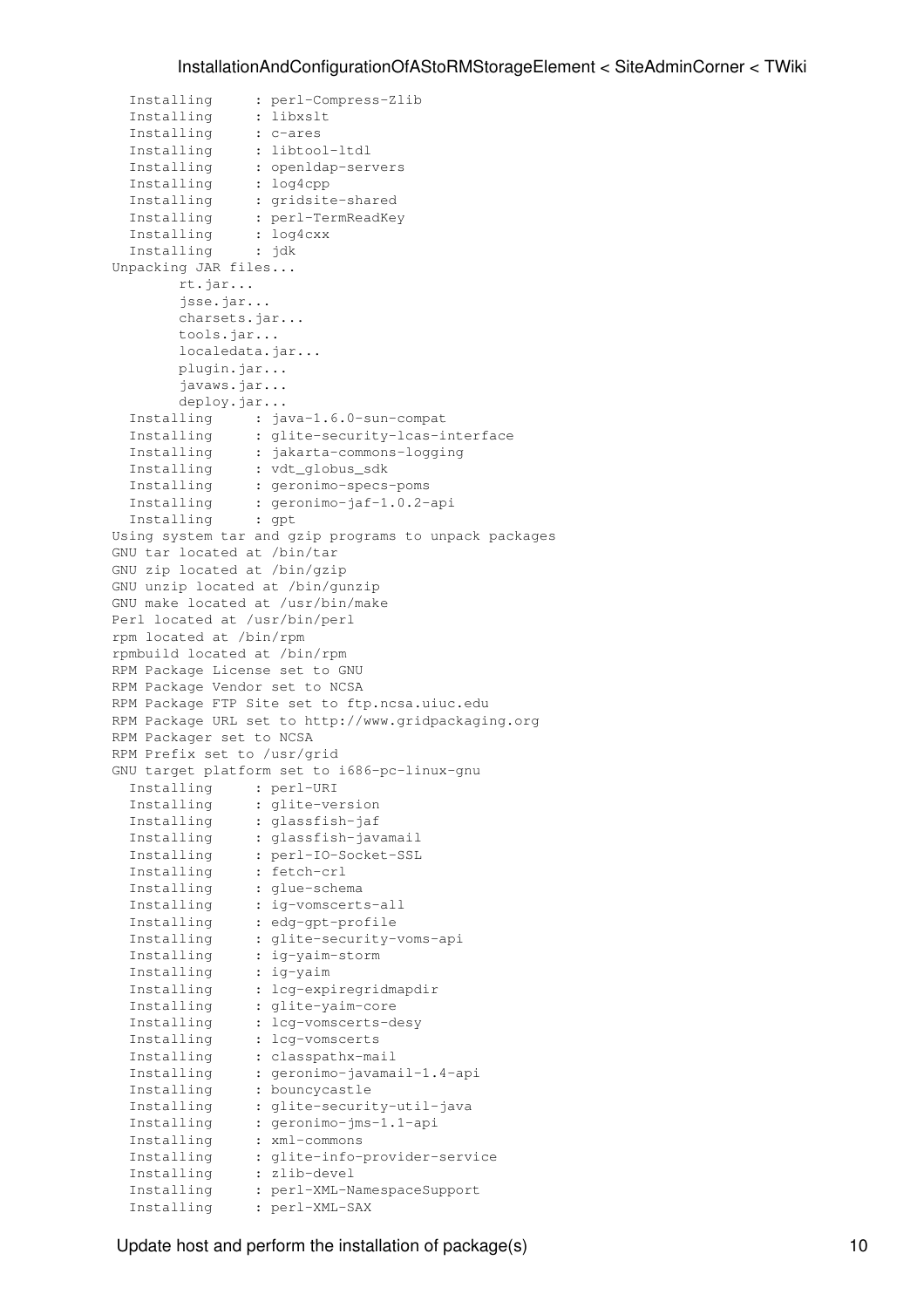| Installing | : e2fsprogs-devel                                             |  |
|------------|---------------------------------------------------------------|--|
| Installing | : regexp                                                      |  |
| Installing | : bcel                                                        |  |
|            |                                                               |  |
| Installing | : perl-XML-RegExp                                             |  |
| Installing | : keyutils-libs-devel                                         |  |
| Installing | : perl-Date-Manip                                             |  |
| Installing | : storm-info-dynamic                                          |  |
| Installing | : perl-HTML-Tagset                                            |  |
| Installing | : libsepol-devel                                              |  |
| Installing | : libselinux-devel                                            |  |
| Installing | : perl-Convert-ASN1                                           |  |
| Installing | : vdt_globus_essentials                                       |  |
| Installing | : glite-security-voms-api-cpp                                 |  |
| Installing | : glite-security-voms-api-c                                   |  |
| Installing | : glite-security-lcmaps                                       |  |
|            | : glite-security-lcmaps-plugins-voms                          |  |
| Installing |                                                               |  |
| Installing | : glite-security-lcmaps-plugins-basic                         |  |
| Installing | : CGSI_gSOAP_2.7-voms                                         |  |
| Installing | : glite-security-lcmaps-without-gsi                           |  |
| Installing | : vdt_globus_data_server                                      |  |
| Installing | : glite-security-lcas                                         |  |
| Installing | : glite-security-lcas-lcmaps-gt4-interface                    |  |
| Installing | : glite-security-lcmaps-plugins-verify-proxy                  |  |
| Installing | : glite-security-lcas-plugins-voms                            |  |
| Installing | : glite-security-voms-clients                                 |  |
| Installing | : glite-security-lcas-plugins-basic                           |  |
|            | : vdt_globus_rm_essentials                                    |  |
| Installing |                                                               |  |
| Installing | : vdt_globus_rm_server                                        |  |
| Installing | : glite-security-lcas-plugins-check-executable                |  |
| Installing | : storm-backend-server                                        |  |
|            | The StoRM BackEnd server is installed but NOT configured yet. |  |
|            | You need to use yaim to configure the server.                 |  |
|            |                                                               |  |
|            |                                                               |  |
|            | create ln for /etc/init.d/storm-backend                       |  |
|            | create ln for /etc/cron.d/storm-backend.cron                  |  |
|            |                                                               |  |
| Installing | : glite-security-gsoap-plugin                                 |  |
| Installing | : krb5-devel                                                  |  |
| Installing | : perl-HTML-Parser                                            |  |
| Installing | : jakarta-commons-httpclient                                  |  |
| Installing | : jakarta-commons-discovery                                   |  |
| Installing | : wsdl4j                                                      |  |
| Installing | : xml-commons-resolver                                        |  |
| Updating   | : krb5-workstation                                            |  |
| Installing | : perl-libwww-perl                                            |  |
| Installing | : perl-LDAP                                                   |  |
| Installing | : glite-info-generic                                          |  |
| Installing | : openssl-devel                                               |  |
|            |                                                               |  |
| Installing | : glite-initscript-globus-gridftp                             |  |
| Installing | : glite-info-provider-release                                 |  |
| Installing | : bdii                                                        |  |
| Installing | : perl-XML-DOM                                                |  |
| Installing | : storm-frontend-server-gcc32dbgpthr                          |  |
| Installing | : perl-XML-Parser                                             |  |
| Installing | : edg-mkgridmap                                               |  |
| Installing | : edg-mkgridmap-conf                                          |  |
| Installing | : iq_SE_storm_frontend                                        |  |
| Installing | $:$ log4j                                                     |  |
|            |                                                               |  |
| Installing | : $mx4j$                                                      |  |
| Installing | : axis                                                        |  |
| Installing | : glite-security-trustmanager                                 |  |
| Installing | : ig_SE_storm_backend                                         |  |
| Cleanup    | : krb5-libs                                                   |  |
| Cleanup    | : openssl                                                     |  |
| Cleanup    | : krb5-workstation                                            |  |
| Cleanup    | : openldap                                                    |  |

```
Installed:
```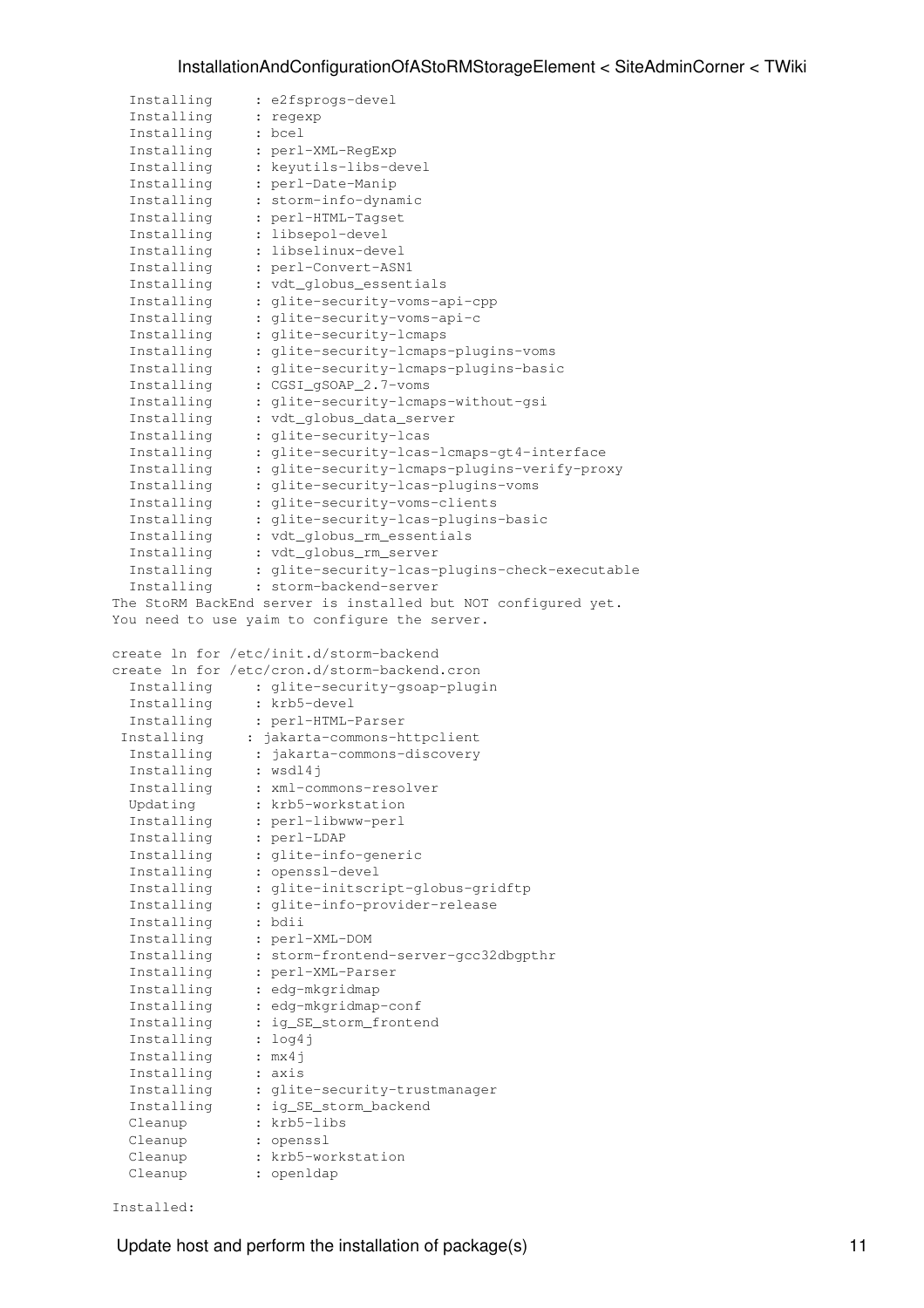```
ig_SE_storm_backend.i386 0:3.1.0-0_ig55_sl4 ig_SE_storm_frontender@igmainstand.i386 0:3.1.0-0_ig55_sl4
Dependency Installed:
 CGSI_gSOAP_2.7-voms.i386 0:1.3.3-1.slc4 axis.i386 0:1.3.2-1.slc4
 bcel.noarch 0:5.1-16.jpp5 bdii.noarch 0:5.1-16.jpp5 bdii.noarch 0:5.1-16.jpp5 bdii.noarch 0:5.1-16.jpp5 bdii.noarch 0:4.1.1-14.jpp5 bdii.noarch 0:5.1-16.jpp5 bdii.noarch 0:5.1-16.jpp5 bdii.noarch 0:5.1-14.jpp5 bdii.noarch 
 bouncycastle.noarch 0:1.43-1.jpp5 c-ares.i686 0:1.43-1.jpp5 c-ares.i686 0:1.43-1.jpp
 classpathx-mail.noarch 0:1.1.2-1.jpp5 compat-openld
  e2fsprogs-devel.i386 0:1.39-23.el5 edg-gpt-profile.noarch 0:1.0.0-1 
 edg-mkgridmap.noarch 0:3.0.0-1 edg-mkgridmap edg-mkgridmap
 fetch-crl.noarch 0:2.7.0-1 geronimo-jaf-
  geronimo-javamail-1.4-api.noarch 0:1.2-13.jpp5 geronimo-jms-1.1-api.noarch 0:1.2-13.jpp5 
 geronimo-specs-poms.noarch 0:1.2-13.jpp5 glassfish-jaf.noarch 0:1.2-13.jpp5
 glassfish-javamail.noarch 0:1.4.0-3.jpp5 glite-info-general control dite-info-ge
 qlite-info-provider-release.noarch 0:1.0.2-1 qlite-info-provider-release.noarch 0:1.0.2-1
 glite-initscript-globus-gridftp.noarch 0:1.0.2-1 glite-security-glite-security-gsoap-plugin.i386 0:1.0.2-1
 qlite-security-lcas.i386 0:1.3.11-2.slc4 glite-security-lcas-interface.interface.interface.interface.interface.interface.interface.interface.interface.interface.interface.interface.interface.interface.interface.interface.i
 glite-security-lcas-lcmaps-gt4-interface.i386 0:0.0.14-2.slc4 glite-securit
 glite-security-lcas-plugins-check-executable.i386 0:1.2.1-3.slc4 glite-securit<br>glite-security-lcmaps.i386 0:1.4.7-1.slc4 dlite-securit
 glite-security-lcmaps.i386 0:1.4.7-1.slc4
 glite-security-lcmaps-plugins-verify-proxy.i386 0:1.4.2-1.slc4 glite-security-lcmaps-plugins-verify-proxy.i386 0:1.4.2-1.slc4
 qlite-security-lcmaps-without-qsi.i386 0:1.4.2-1.slc4 qlite-securit
 qlite-security-util-java.noarch 0:1.4.0-1 glite-security-voms-approx-apid-securit
 qlite-security-voms-api-c.i386 0:1.8.12-1.slc4 glite-security-voms-api-c.i386 0:1.8.12-1.slc4
 glite-security-voms-clients.i386 0:1.8.12-1.slc4 glite-version.nomarch 0:3.1.2-1.slc4
 qlite-yaim-core.noarch 0:4.0.13-2 glue-schema.noarch 0:4.0.13-2
 qpt.i386 0:VDT1.6.0x86_rhas_4-1 details and contact the shared.i386 0:VDT1.6.0x86_rhas_4-1
 ig-vomscerts-all.noarch 0:1.1-13 ig-yaim.noarch 0:1.1-13
 ig-yaim-storm.noarch 0:4.0.9-11 ig-yaim-storm.noarch 0:4.0.9-11
 jakarta-commons-httpclient.i386 1:3.0-7jpp.1 jakarta-commons-httpclient.i386 1:3.0-7jpp.1
 java-1.6.0-sun-compat.i586 0:1.6.0.22-3.sl5.jpp jdk.i586 2000
 keyutils-libs-devel.i386 0:1.2-1.el5 krb5-devel.i3
 lcg-expiregridmapdir.noarch 0:2.1.0-1 lcg-vomscerts
 lcg-vomscerts-desy.noarch 0:0.0.11-1 libselinux-de
 libsepol-devel.i386 0:1.15.2-3.el5 libtool-ltdl.
 libxslt.i386 0:1.1.17-2.el5_2.2 log4cpp.i386
  log4cxx.i686 0:0.9.7-1.slc4 log4j.noarch 0:1.2.14-15.jpp5 
 mx4j.i386 1:3.0.1-6jpp.4 mysql.i386 0:
 mysql-server.i386 0:5.0.77-4.el5_5.4 compared and intervention openldap-clients.i386 0:5.0.77-4.el5_5.4
 openldap-servers.i386 0:2.3.43-12.el5_5.1 openssl-devel.i386 0:2.3.43-12.el5_5.1
 openssl097a.i386 0:0.9.7a-9.el5_4.2 perl-Compress-Zlib.ia and the compress-
 perl-Convert-ASN1.noarch 0:0.20-1.1 perl-Crypt-SS
 perl-DBD-MySQL.i386 0:3.0007-2.el5 perl-DBT.i386
 perl-Date-Manip.noarch 0:5.56-1.el4.rf perl-HTML-Parser.i386 0:3.56-1.el4.rf
 perl-HTML-Tagset.noarch 0:3.10-2.1.1 perl-JO-Socket-Sect.noarch 0:3.10-2.1.1
 perl-LDAP.noarch 1:0.33-3.fc6 perl-Net-SSLe
 perl-TermReadKey.i386 0:2.30-5.el5 perl-URI.noarch 0:2.30-5.el5
 perl-XML-DOM.noarch 0:1.44-2.el4.rf perl-XML-Names
 perl-XML-Parser.i386 0:2.34-6.1.2.2.1 perl-XML-RegExp.nom
 perl-XML-SAX.noarch 0:0.14-8 perlemance of the state of the state of the perlemance of the perlemance of the state of the state of the state of the state of the state of the state of the state of the state of the state of 
 regexp.noarch 0:1.5-1.jpp5 storm-backend-server.i386 0:1.5-1.jpp5 storm-backend-server.i386 0:1.5-1.jpp5 storm-backend-
 storm-frontend-server-gcc32dbgpthr.i386 0:1.5.0-4.sl4 storm-info-dynamic.info-dy
 vdt_globus_data_server.i386 0:VDT1.6.1x86_rhas_4-7 vdt_globus_essentials.index.i386 0:VDT1.6.1x86_rhas_4-7
 vdt_globus_rm_essentials.i386 0:VDT1.6.1x86_rhas_4-7 vdt_globus_rm
 vdt_globus_sdk.i386 0:VDT1.6.1x86_rhas_4-9 wsdl4j.i386 0:
 xalan-c.i686 0:1.10.0-1.slc4 xerces-c.i386
 xml-commons.noarch 0:1.3.04-5.jpp5 xml-commons-resolver.ia/integrated.com/
 xmlrpc-c.i386 0:1.04-1 zlib-devel.i3
Dependency Updated:
 krb5-libs.i386 0:1.6.1-55.el5_6.1 krb5-workstation.i386 0:1.6.1-55.el5_6.1 openldap.i386
Complete!
```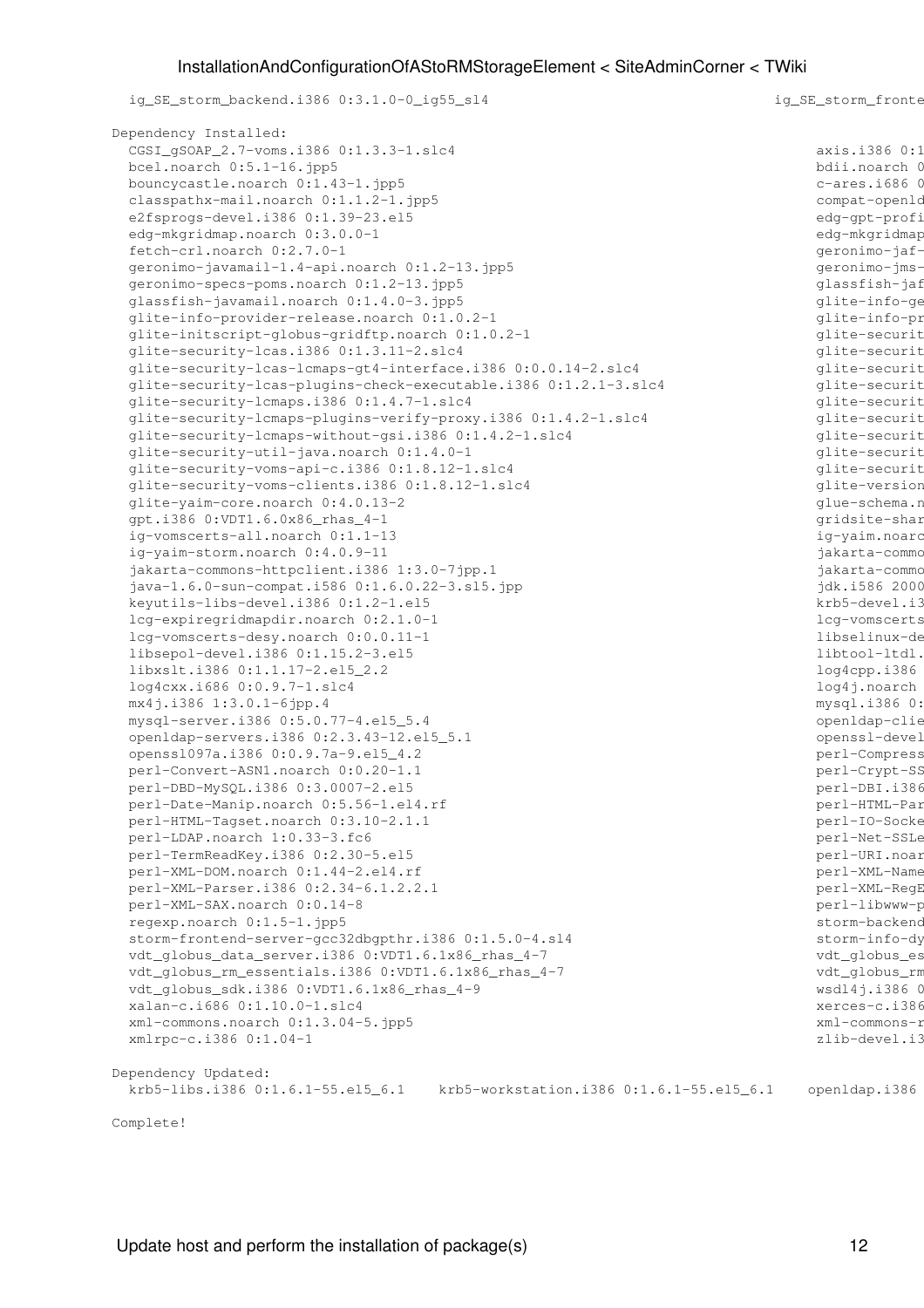### **Install the missing package**

```
$ wget ftp://mirror.switch.ch/pool/1/mirror/mysql/Downloads/MySQL-4.1/MySQL-shared-standard-4.1.2
--2011-02-12 11:50:50-- ftp://mirror.switch.ch/pool/1/mirror/mysql/Downloads/MySQL-4.1/MySQL-sha
            => `MySQL-shared-standard-4.1.22-0.sles9.i586.rpm'
Resolving mirror.switch.ch... 130.59.10.36, 2001:620:0:8::20
Connecting to mirror.switch.ch|130.59.10.36|:21... connected.
Logging in as anonymous ... Logged in!
==> SYST ... done. ==> PWD ... done.
==> TYPE I ... done. ==> CWD /pool/1/mirror/mysql/Downloads/MySQL-4.1 ... done.
==> SIZE MySQL-shared-standard-4.1.22-0.sles9.i586.rpm ... 1665428
==> PASV ... done. ==> RETR MySQL-shared-standard-4.1.22-0.sles9.i586.rpm ... done.
Length: 1665428 (1.6M)
100%[===================================================================================================================>] 1,665,428 3.50M/s in 0.5s
```
2011-02-12 11:50:51 (3.50 MB/s) - `MySQL-shared-standard-4.1.22-0.sles9.i586.rpm' saved [1665428]

```
$ rpm -ivh MySQL-shared-standard-4.1.22-0.sles9.i586.rpm
Preparing... ########################################### [100%]
   1:MySQL-shared-standard ########################################### [100%]
```
### **Install CAs**

\$ yum install -y lcg-CA

# **C E R T I F I C A T E S**

Installing certificate

```
$ cd /etc/grid-security/
drwxr-xr-x 2 root root 20480 Jun 30 16:36 certificates
-rw-r--r-- 1 root root 1062 Jun 30 16:42 hostcert.pem
-r------- 1 root root 887 Jun 30 16:42 hostkey.pem
drwxr-xr-x 2 root root 4096 Jun 30 16:40 vomsdir
```
# **P A R T I T I O N I N G**

\$ mkdir /root/storage

# **C O N F I G U R I N G**

Edit the /opt/glite/yaim/examples/siteinfo/ig-site-info.def file

# List of unix users to be created in the service nodes. USERS\_CONF=\${INSTALL\_ROOT}/glite/yaim/examples/ig-users.conf

# List of the local accounts which a user should be mapped to. GROUPS\_CONF=\${INSTALL\_ROOT}/glite/yaim/examples/ig-groups.conf

# Uncomment this variable if you are installing a mysql server # It is the MySQL admin password. MYSQL\_PASSWORD=KualaLumpur

# Space separated list of SEs hostnames SE\_LIST="\$STORM\_BACKEND\_HOST"

# Space separated list of VOs supported by your site VOS="eumed infngrid"

#########

Install the missing package 13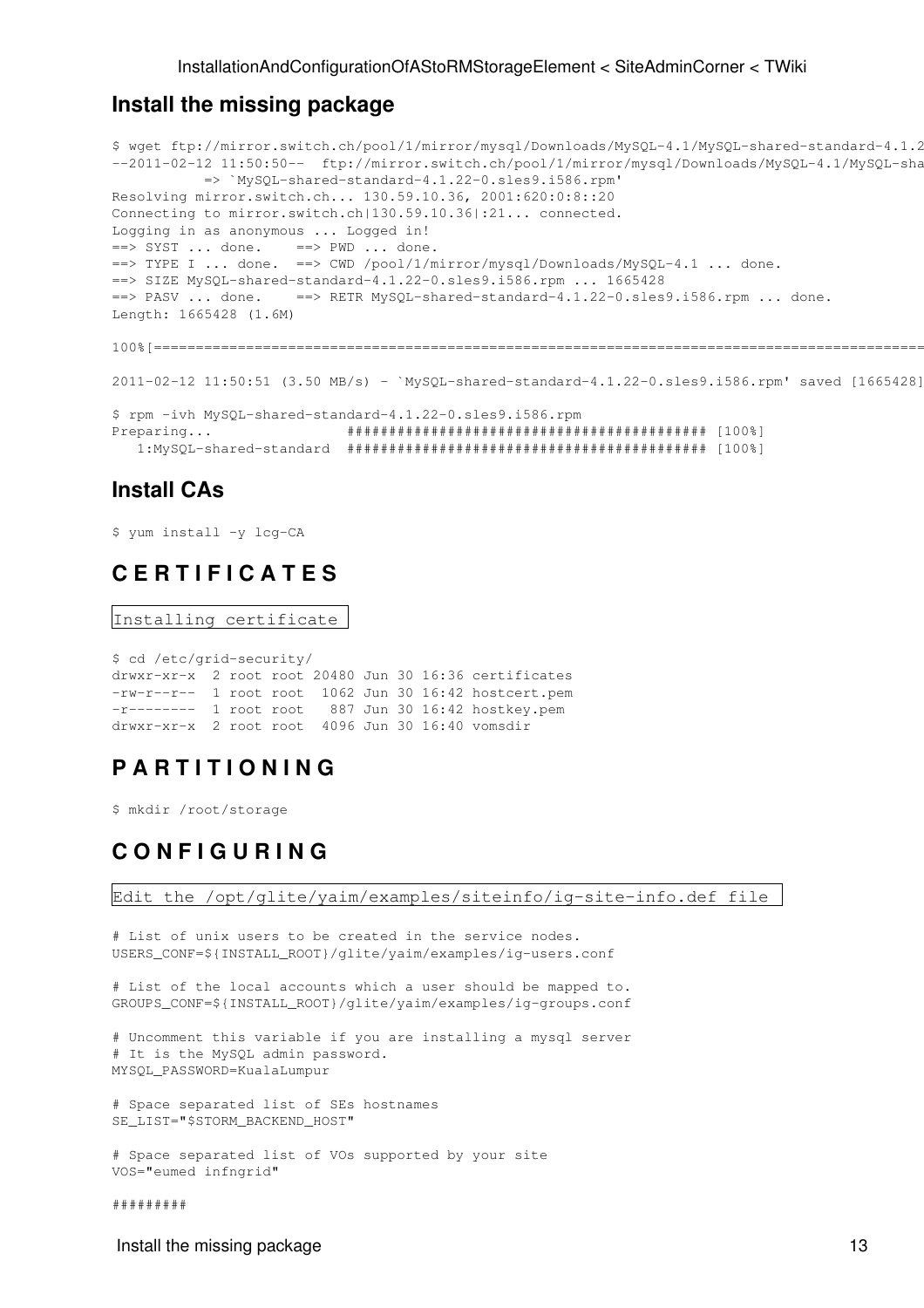# eumed # ######### VO\_EUMED\_SW\_DIR=\$VO\_SW\_DIR/eumed VO\_EUMED\_DEFAULT\_SE=\$SE\_HOST VO\_EUMED\_STORAGE\_DIR=\$CLASSIC\_STORAGE\_DIR/eumed VO\_EUMED\_VOMS\_SERVERS="'vomss://voms2.cnaf.infn.it:8443/voms/eumed?/eumed' 'vomss://voms-02.pd.infn.it:8443/voms/eumed?/eumed'" VO\_EUMED\_VOMSES="'eumed\_voms2.cnaf.infn.it 15016 /C=IT/O=INFN/OU=Host/L=CNAF/CN=voms2.cnaf.infn.i VO\_EUMED\_VOMS\_CA\_DN="'/C=IT/O=INFN/CN=INFN CA' '/C=IT/O=INFN/CN=INFN CA'" VO\_EUMED\_WMS\_HOSTS="wms-01.eumedgrid.eu"

############ # infngrid # ############ VO\_INFNGRID\_SW\_DIR=\$VO\_SW\_DIR/infngrid VO\_INFNGRID\_DEFAULT\_SE=\$SE\_HOST VO\_INFNGRID\_STORAGE\_DIR=\$CLASSIC\_STORAGE\_DIR/infngrid VO\_INFNGRID\_VOMS\_SERVERS="'vomss://voms.cnaf.infn.it:8443/voms/infngrid?/infngrid' 'vomss://voms-01.pd.infn.it:8443/voms/infngrid?/infngrid'" VO\_INFNGRID\_VOMSES="'infngrid voms.cnaf.infn.it 15000 /C=IT/O=INFN/OU=Host/L=CNAF/CN=voms.cnaf.in VO\_INFNGRID\_VOMS\_CA\_DN="'/C=IT/O=INFN/CN=INFN CA' '/C=IT/O=INFN/CN=INFN CA'"

Add the unix users in the /opt/glite/yaim/examples/ig-users.conf file 70000:eumed01:48000:eumed:eumed:: 70001:eumed01:48000:eumed:eumed:: 70002:eumed01:48000:eumed:eumed:: 70003:eumed01:48000:eumed:eumed:: 70004:eumed01:48000:eumed:eumed:: 70005:eumed01:48000:eumed:eumed:: 70006:eumed01:48000:eumed:eumed:: 70007:eumed01:48000:eumed:eumed:: 70008:eumed01:48000:eumed:eumed:: 70009:eumed01:48000:eumed:eumed:: 70010:eumed10:48000:eumed:eumed:: 70110:sgmeumed01:47001,48000:eumedsgm,eumed:eumed:sgm 70111:sgmeumed02:47001,48000:eumedsgm,eumed:eumed:sgm 70112:sgmeumed03:47001,48000:eumedsgm,eumed:eumed:sgm  $\lceil$ ..] 2451:infngrid001:2405:infngrid:infngrid:: 2452:infngrid002:2405:infngrid:infngrid:: 2453:infngrid003:2405:infngrid:infngrid:: 2454:infngrid004:2405:infngrid:infngrid:: 2455:infngrid005:2405:infngrid:infngrid:: 2456:infngrid006:2405:infngrid:infngrid:: 2457:infngrid007:2405:infngrid:infngrid:: 2458:infngrid008:2405:infngrid:infngrid:: 2459:infngrid009:2405:infngrid:infngrid:: 2460:infngrid010:2405:infngrid:infngrid:: 7106:sgminfngrid001:2504,2405:sgminfngrid,infngrid:infngrid:sgm: 7206:sgminfngrid002:2504,2405:sgminfngrid,infngrid:infngrid:sgm: 7306:sgminfngrid003:2504,2405:sgminfngrid,infngrid:infngrid:sgm:

Add the unix groups in the /opt/glite/yaim/examples/ig-groups.conf file

"/eumed/ROLE=SoftwareManager":::sgm

"/eumed"::::

"/infngrid/ROLE=SoftwareManager":::sgm:

"/infngrid/ROLE=pilot":::pilot:

"/infngrid"::::

Edit the /opt/glite/yaim/examples/siteinfo/services/ig-se\_storm\_frontend file

# Database settings

#---------------------------------------------------------

STORM\_DB\_PWD=KualaLumpur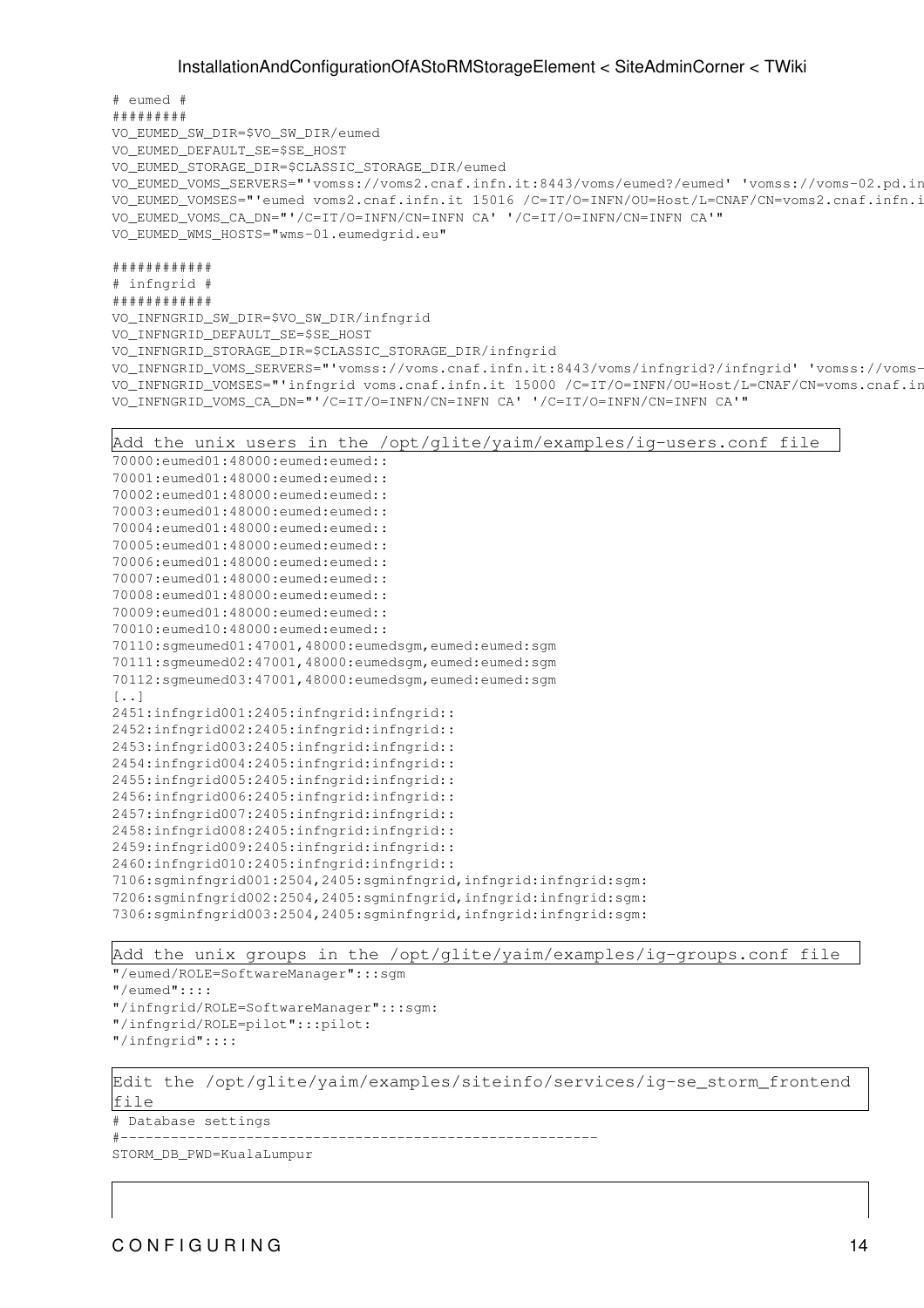```
Edit the /opt/glite/yaim/examples/siteinfo/services/ig-se_storm_backend
file
# StoRM backend host
STORM_BACKEND_HOST=vm03.ct.infn.it
# StoRM default storage path
STORM_DEFAULT_ROOT=/storage
# Database settings
#---------------------------------------------------------
# Host for database connection.
# OPTIONAL - Default value: localhost
#STORM_DB_HOST=localhost
# User for database connection.
# OPTIONAL - Default value: storm
#STORM_DB_USER=storm
# Password for database connection.
# COMPULSORY - No default value.
STORM_DB_PWD=KualaLumpur
# Storage Areas settings
#---------------------------------------------------------
# List of supported Storage Areas.
# Usually at least one Storage Area for each VO specified in VOS should be created. (e.g. STORM_S
# OPTIONAL - Default value: ${VOS}
STORM_STORAGEAREA_LIST=${VOS}
# **COMPULSORY** variables
STORM_INFNGRID_VONAME=infngrid
STORM_EUMED_VONAME=eumed
```
### **Start the configuration with ig\_yaim**

```
$ /opt/glite/yaim/bin/ig_yaim -c -s /opt/glite/yaim/examples/siteinfo/ig-site-info.def -n ig_SE_s
   WARNING: 
   WARNING: *****************************************************************************
   WARNING: Your siteinfo directory is world readable. This is generally a bad idea 
   WARNING: as configuration files may contain passwords and other sensitive information.
   WARNING: *****************************************************************************
   WARNING: 
   INFO: Using site configuration file: /opt/glite/yaim/examples/siteinfo/ig-site-info.def
  INFO: Sourcing service specific configuration file: /opt/glite/yaim/examples/siteinfo/services
  INFO: Sourcing service specific configuration file: /opt/glite/yaim/examples/siteinfo/services
   INFO: 
         ###################################################################
             yA_r = "-, ( , m, :/ ) .00. 00
. yA, -"-, (-, m, :') . oo. oo o oo o. .oo
 . / .-Y a a Y-. 8. .8' 8'8. 8 8b d'8
 . / ~ ~ / 8' .8oo88. 8 8 8' 8
 . (_/ '====' 8 .8' 8. 8 8 Y 8
         . Y,-''-,Yy,-.,/ o8o o8o o88o o8o o8o o8o
            I ) ) ) I ) ) ) current working directory: /root
         site-info.def date: Feb 21 13:35 /opt/glite/yaim/examples/siteinfo/ig-site-info.def
        yaim command: -c -s /opt/glite/yaim/examples/siteinfo/ig-site-info.def -n ig_SE_storm_ba
         log file: /opt/glite/yaim/bin/../log/yaimlog
         Mon Feb 21 13:42:39 CET 2011 : /opt/glite/yaim/bin/ig_yaim
         Installed YAIM versions:
         glite-yaim-core 4.0.13-2
        ig-yaim 4.0.12-8 bc
         ig-yaim-storm 4.0.9-11
```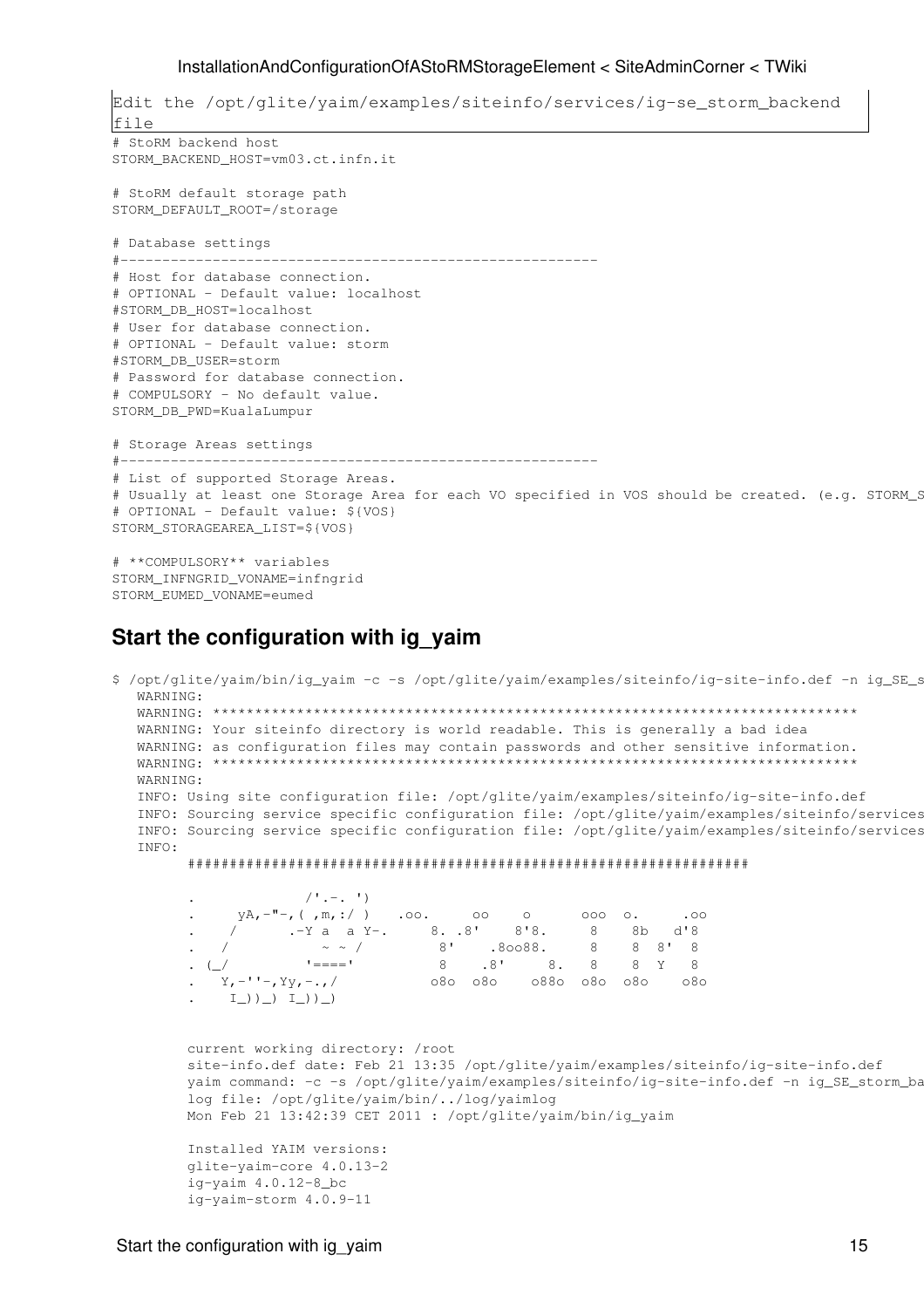```
 ####################################################################
    INFO: The default location of the grid-env.(c)sh files will be: /opt/glite/etc/profile.d
    INFO: Sourcing the utilities in /opt/glite/yaim/functions/utils
    INFO: Detecting environment
   INFO: Executing function: config ntp check
    INFO: Using locally defined function /opt/glite/yaim/functions/local/config_ntp
    INFO: Executing function: config_add_pool_env_check 
    INFO: Executing function: config_sysconfig_lcg_check 
    INFO: Executing function: config_host_certs_check 
    INFO: Executing function: config_vomsdir_check 
   INFO: Executing function: config users check
    INFO: Executing function: config_edgusers_check 
    INFO: Executing function: config_mkgridmap_check 
    INFO: Using locally defined function /opt/glite/yaim/functions/local/config_mkgridmap
    INFO: Executing function: config_vomsmap_check 
    INFO: Using locally defined function /opt/glite/yaim/functions/local/config_vomsmap
    INFO: Executing function: config_storm_generic_check 
    INFO: Using locally defined function /opt/glite/yaim/functions/local/config_storm_generic
    INFO: No required variables to set.
    INFO: Executing function: config_storm_dir_check 
    INFO: Using locally defined function /opt/glite/yaim/functions/local/config_storm_dir
    INFO: Executing function: config_storm_mysql_check 
    INFO: Using locally defined function /opt/glite/yaim/functions/local/config_storm_mysql
    INFO: Executing function: config_gip_storm_check 
    INFO: Using locally defined function /opt/glite/yaim/functions/local/config_gip_storm
    INFO: Executing function: config_lcas_lcmaps_gt4_check 
    INFO: Using locally defined function /opt/glite/yaim/functions/local/config_lcas_lcmaps_gt4
    INFO: Executing function: config_globus_clients_check 
    INFO: Executing function: config_globus_gridftp_check 
    INFO: Executing function: config_lcgenv_check 
    INFO: Using locally defined function /opt/glite/yaim/functions/local/config_lcgenv
    INFO: Executing function: config_storm_rfio_check 
    INFO: Using locally defined function /opt/glite/yaim/functions/local/config_storm_rfio
    INFO: No required variables to set.
    INFO: Executing function: config_storm_properties_check 
    INFO: Using locally defined function /opt/glite/yaim/functions/local/config_storm_properties
    INFO: Executing function: config_storm_namespace_check 
    INFO: Using locally defined function /opt/glite/yaim/functions/local/config_storm_namespace
    INFO: Executing function: config_storm_backend_check 
    INFO: Using locally defined function /opt/glite/yaim/functions/local/config_storm_backend
    INFO: No required variables to set.
    INFO: Executing function: config_storm_frontend_check 
    INFO: Using locally defined function /opt/glite/yaim/functions/local/config_storm_frontend
    INFO: Executing function: config_bdii_only_check 
    INFO: Executing function: config_ntp_setenv 
    INFO: Using locally defined function /opt/glite/yaim/functions/local/config_ntp
    INFO: Executing function: config_ntp 
    INFO: Using locally defined function /opt/glite/yaim/functions/local/config_ntp
    INFO: Storing old ntp settings in /etc/ntp.conf.yaimold.20110221_134241
    INFO: Executing function: config_ldconf 
    INFO: Using locally defined function /opt/glite/yaim/functions/local/config_ldconf
    INFO: Executing function: config_add_pool_env_setenv 
    INFO: Executing function: config_add_pool_env 
    INFO: Executing function: config_sysconfig_edg 
    INFO: Executing function: config_sysconfig_globus 
    INFO: Executing function: config_sysconfig_lcg 
    INFO: Executing function: config_crl 
    INFO: Executing function: config_host_certs 
    INFO: Executing function: config_vomsdir_setenv 
    INFO: Executing function: config_vomsdir 
    INFO: Executing function: config_users 
INFO: Executing function: config_edgusers 
    INFO: Executing function: config_mkgridmap_setenv 
    INFO: Using locally defined function /opt/glite/yaim/functions/local/config_mkgridmap
    INFO: Executing function: config_mkgridmap 
    INFO: Using locally defined function /opt/glite/yaim/functions/local/config_mkgridmap
```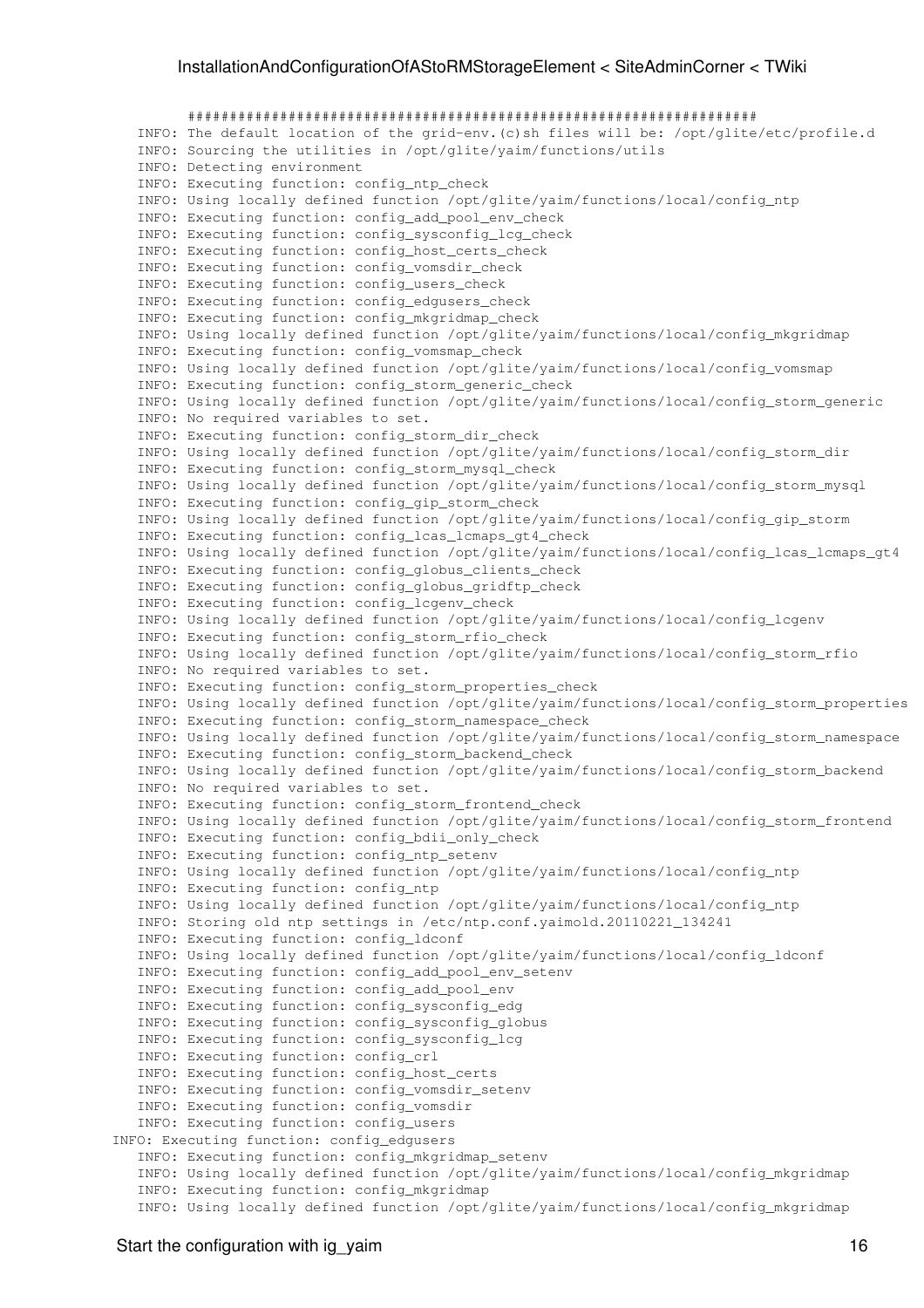INFO: The grid-map file will also contain special users for VO EUMED since UNPRIVILEGED MKGRID INFO: Adding ordinary users in the gridmap file since the VO is defined in groups.conf INFO: The grid-map file will also contain special users for VO INFNGRID since UNPRIVILEGED\_MKG INFO: Adding ordinary users in the gridmap file since the VO is defined in groups.conf INFO: Now creating the grid-mapfile - this may take a few minutes... INFO: Executing function: config\_vomsmap\_setenv INFO: Using locally defined function /opt/glite/yaim/functions/local/config\_vomsmap INFO: Executing function: config\_vomsmap INFO: Using locally defined function /opt/glite/yaim/functions/local/config\_vomsmap INFO: Creating grid-map directory in /etc/grid-security/gridmapdir INFO: Creating voms grid-map file in /etc/grid-security/voms-grid-mapfile INFO: Creating voms groupmap file in /etc/grid-security/groupmapfile INFO: Executing function: config\_storm\_generic\_setenv INFO: Using locally defined function /opt/glite/yaim/functions/local/config\_storm\_generic INFO: No enviroment variables to set. INFO: Executing function: config\_storm\_generic INFO: Using locally defined function /opt/glite/yaim/functions/local/config\_storm\_generic INFO: config\_storm\_generic: Updating host certificate and key in /etc/grid-security/storm INFO: config\_storm\_generic: Adding user 'storm' to the group 'edguser' INFO: config\_storm\_generic: Adding user edguser to 'storm' group INFO: Executing function: config\_storm\_dir\_setenv INFO: Using locally defined function /opt/glite/yaim/functions/local/config\_storm\_dir INFO: No enviroment variables to set. INFO: Executing function: config\_storm\_dir INFO: Using locally defined function /opt/glite/yaim/functions/local/config\_storm\_dir INFO: config\_storm\_dir: Setting up JAVA environment INFO: Executing function: config\_storm\_mysql\_setenv INFO: Using locally defined function /opt/glite/yaim/functions/local/config\_storm\_mysql INFO: No enviroment variables to set. INFO: Executing function: config\_storm\_mysql INFO: Using locally defined function /opt/glite/yaim/functions/local/config\_storm\_mysql INFO: config\_storm\_mysql: Restart MySQL service Stopping MySQL: [ OK ] Starting MySQL: [ OK ] WARNING: config\_storm\_mysql: MySQL password for 'root@localhost' is already set! Skipping WARNING: config\_storm\_mysql: MySQL password for 'root@vm03.ct.infn.it' is already set! Skippin Update done! INFO: Executing function: config\_gip\_only INFO: Executing function: config\_gip\_storm\_setenv INFO: Using locally defined function /opt/glite/yaim/functions/local/config\_gip\_storm INFO: Executing function: config\_gip\_storm INFO: Using locally defined function /opt/glite/yaim/functions/local/config\_gip\_storm INFO: config\_gip\_storm: Static service information INFO: config\_gip\_storm: Creating /opt/glite/etc/gip/provider/service-srm2.2 ... INFO: config\_gip\_storm: Creating /opt/glite/etc/gip/glite-info-service-srm2.2.conf ... INFO: config\_gip\_storm: Static storage information INFO: config\_gip\_storm: Creating /opt/glite/etc/gip/ldif/static-file-StoRM.ldif ... INFO: config\_gip\_storm: Successfully created /opt/glite/etc/gip/ldif/static-file-StoRM.ldif ! INFO: config\_gip\_storm: Dynamic storage information INFO: config\_gip\_storm: Creating /opt/storm/backend/etc/storm-yaim-variables.conf ... INFO: config\_gip\_storm: Creating /opt/glite/etc/gip/plugin/glite-info-dynamic-storm ... INFO: Executing function: config\_gip\_service\_release INFO: Executing function: config\_rfio INFO: Executing function: config\_lcas\_lcmaps\_gt4\_setenv INFO: Using locally defined function /opt/glite/yaim/functions/local/config\_lcas\_lcmaps\_gt4 INFO: Executing function: config\_lcas\_lcmaps\_gt4 INFO: Using locally defined function /opt/glite/yaim/functions/local/config\_lcas\_lcmaps\_gt4 INFO: Creating LCAS\_DB\_FILE in /opt/glite/etc/lcas/lcas.db INFO: Creating LCMAPS\_DB\_FILE in /opt/glite/etc/lcmaps/lcmaps.db INFO: Executing function: config\_globus\_clients\_setenv INFO: Executing function: config\_globus\_clients INFO: Configure the globus service setup-tmpdirs: creating ./config.status config.status: creating globus-script-initializer config.status: creating Paths.pm creating globus-sh-tools-vars.sh creating globus-script-initializer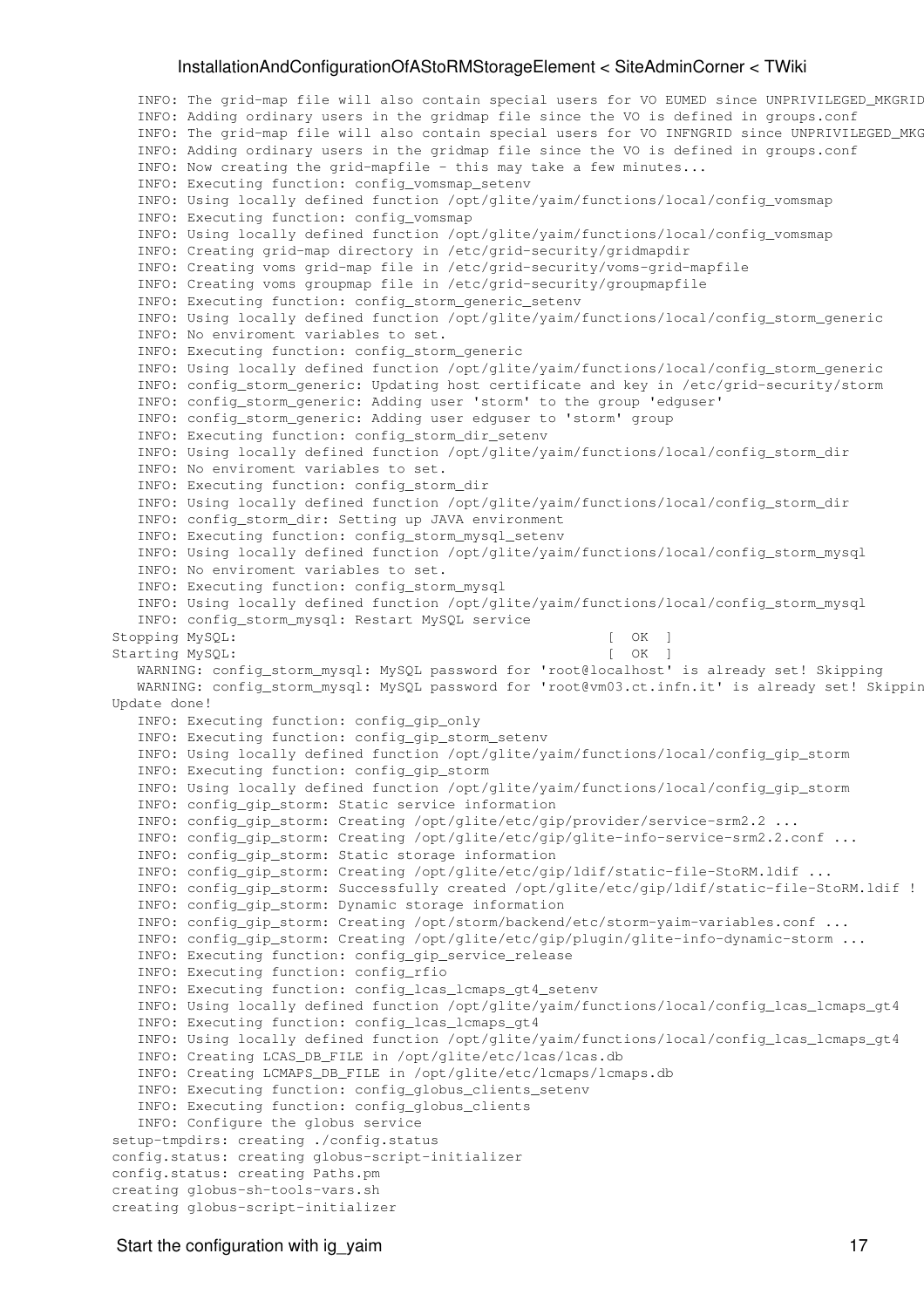```
creating Globus::Core::Paths
checking globus-hostname
Done
    INFO: Executing function: config_globus_gridftp_setenv 
    INFO: Executing function: config_globus_gridftp 
    INFO: Starting gridftp service :
Shutting down globus-gridftp-server: [OK]Starting globus-gridftp-server [ OK ]
    INFO: Executing function: config_lcgenv 
    INFO: Using locally defined function /opt/glite/yaim/functions/local/config_lcgenv
    INFO: Executing function: config_nfs_sw_dir_server 
    INFO: Using locally defined function /opt/glite/yaim/functions/local/config_nfs_sw_dir_server
    INFO: $HOST_SW_DIR is not this host. Skip!
    INFO: Executing function: config_storm_rfio_setenv 
    INFO: Using locally defined function /opt/glite/yaim/functions/local/config_storm_rfio
    INFO: No enviroment variables to set.
    INFO: Executing function: config_storm_rfio 
    INFO: Using locally defined function /opt/glite/yaim/functions/local/config_storm_rfio
    INFO: config_storm_rfio: Configuring RFIO for StoRM
   INFO: Executing function: config storm properties setenv
    INFO: Using locally defined function /opt/glite/yaim/functions/local/config_storm_properties
    INFO: No enviroment variables to set.
    INFO: Executing function: config_storm_properties 
    INFO: Using locally defined function /opt/glite/yaim/functions/local/config_storm_properties
    INFO: config_storm_properties: Processing /etc/sysconfig/storm-backend ...
    INFO: config_storm_properties: Configuration file
    INFO: config_storm_properties: Creating /opt/storm/backend/etc/storm.properties ...
    INFO: config_storm_properties: Successfully created /opt/storm/backend/etc/storm.properties !
    INFO: Executing function: config_storm_namespace_setenv 
    INFO: Using locally defined function /opt/glite/yaim/functions/local/config_storm_namespace
    INFO: No enviroment variables to set.
    INFO: Executing function: config_storm_namespace 
    INFO: Using locally defined function /opt/glite/yaim/functions/local/config_storm_namespace
    INFO: config_storm_namespace: Configuration file
    INFO: config_storm_namespace: Creating /opt/storm/backend/etc/namespace.xml ...
    INFO: config_storm_namespace: Successfully created /opt/storm/backend/etc/namespace.xml !
    INFO: Executing function: config_storm_backend_setenv 
    INFO: Using locally defined function /opt/glite/yaim/functions/local/config_storm_backend
    INFO: Executing function: config_storm_backend 
    INFO: Using locally defined function /opt/glite/yaim/functions/local/config_storm_backend
    INFO: config_storm_backend: Processing /etc/init.d/storm-backend ...
    INFO: config_storm_backend: Processing /etc/cron.d/storm-backend.cron ...
    INFO: config_storm_backend: Processing /etc/logrotate.d/storm-backend.logrotate ...
    INFO: config_storm_backend: Restart service.
32-bit OS
LCMAPS DB file '/opt/storm/backend/etc/lcmaps.db'
LCMAPS LOG file '/opt/storm/backend/var/log/lcmaps.log'
LCMAPS DEBUG level '0'
Stopping StoRM BackEnd server [ OK ]
32-bit OS
StoRM backend: sent command START [ OK ]
Starting StoRM BackEnd server [ OK ]
    INFO: Executing function: config_storm_frontend_setenv 
    INFO: Using locally defined function /opt/glite/yaim/functions/local/config_storm_frontend
    INFO: No enviroment variables to set.
    INFO: Executing function: config_storm_frontend 
    INFO: Using locally defined function /opt/glite/yaim/functions/local/config_storm_frontend
    INFO: config_storm_frontend: Checking connection StoRM backend database
    INFO: config_storm_frontend: Ok!
    INFO: config_storm_frontend: Configuration file
    INFO: config_storm_frontend: Creating /opt/storm/frontend/etc/storm-frontend.conf ...
    INFO: config_storm_frontend: Successfully created /opt/storm/frontend/etc/storm-frontend.conf !
    INFO: config_storm_frontend: Processing /etc/init.d/storm-frontend ...
    INFO: config_storm_frontend: Processing /etc/cron.d/storm-frontend.cron ...
    INFO: config_storm_frontend: Processing /etc/logrotate.d/storm-frontend.logrotate ...
    INFO: config_storm_frontend: Restart service
storm-frontend already stopped
```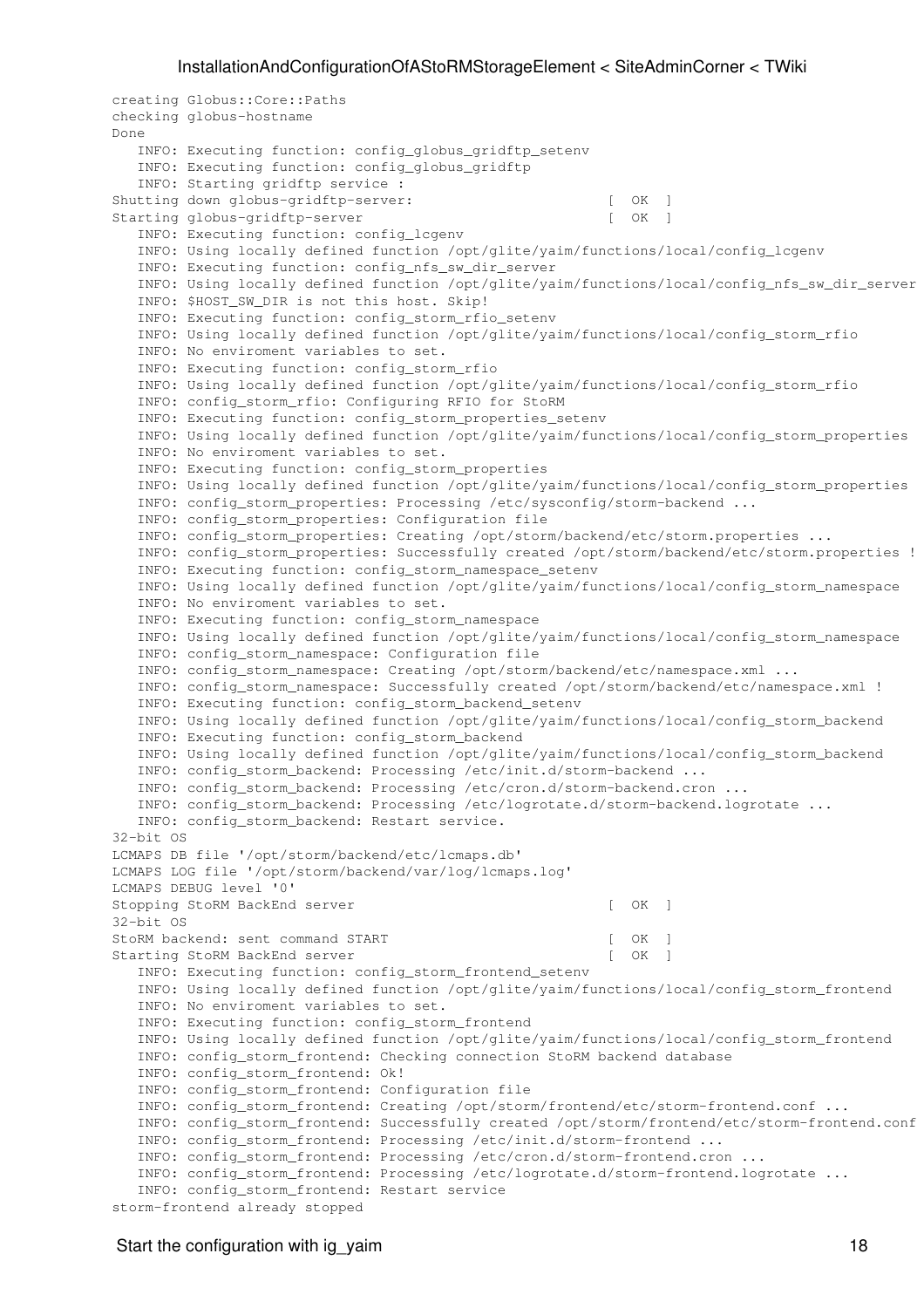```
Starting storm-frontend as user "storm"... ok.
  INFO: Executing function: config_bdii_only 
Stopping BDII [FAILED]
Starting BDII [ OK ]
 INFO: Configuration Complete. [ OK ]
  INFO: YAIM terminated succesfully.
```
### **Warning**

In case the configuration hangs on the config\_storm\_properties, open the /opt/glite/yaim/functions/local/config\_storm\_properties file and change the URL variable as follows:

```
#URL="http://dev.mysql.com/qet/Downloads/Connector-J/mysql-connector-java-5.1.13.tar.qz/from/http
URL=http://ftp.plusline.de/mysql/Downloads/Connector-J/mysql-connector-java-5.1.13.tar.gz
```
## **Disable YUM update**

\$ /etc/init.d/yum stop Disabling nightly yum update: [ OK ]

# **Ports Check**

Use the netstat command to see what services are listening on which ports.

```
$ netstat -tnlp
Active Internet connections (only servers)
Proto Recv-Q Send-Q Local Address Foreign Address State PID/Progress<br>tcp     0  0 0.0.0.0:3306         0.0.0.0:*           LISTEN 25809/mys
tcp 0 0 0.0.0.0:3306 0.0.0.0: * LISTEN
tcp 0 0 0.0.0.0:111 0.0.0.0.0:* LISTEN 1125/port
tcp 0 0 0.0.0.0:914 0.0.0.0: * LISTEN 1156/rpc.
tcp     0    0 0.0.0.0:2170          0.0.0.0:*            LISTEN    29468/bdi
tcp     0    0 0.0.0.0:8444          0.0.0.0:*            LISTEN    28946/sto
tcp 0 0 :::9998 :::* LISTEN 28374/java 
tcp 0 0 :::8080 :::* :::* LISTEN 28374/jav
tcp 0 0 :::22 :::* LISTEN 1460/sshd 
tcp     0   0 :::2811            :::*              LISTEN    27619/glo
tcp 0 0 :::4444 :::* LISTEN 28374/java
```
# **T E S T I N G**

```
Create a VOMS proxy with your FQANs
         $ voms-proxy-init --voms infngrid
        Enter GRID pass phrase:
         Your identity: /C=IT/O=INFN/OU=Personal Certificate/L=Catania/CN=Giuseppe La Rocca
         Creating temporary proxy ................................. Done
        Contacting voms-01.pd.infn.it:15000 [/C=IT/O=INFN/OU=Host/L=Padova/CN=voms-01.pd.infn.it
       Creating proxy ............................... Done
         Your proxy is valid until Tue Feb 22 05:45:51 2011
```

```
Check authentication
```
\$ uberftp vm03.ct.infn.it

 220 vm03.ct.infn.it GridFTP Server 2.3 (gcc32dbg, 1144436882-63) ready. 230 User infngrid003 logged in. uberftp> quit 221 Goodbye. kthxbye

Validating [GridFTP](https://wiki-igi.cnaf.infn.it/twiki/bin/edit/SiteAdminCorner/GridFTP?topicparent=SiteAdminCorner.InstallationAndConfigurationOfAStoRMStorageElement;nowysiwyg=0) server transferring a file to the /tmp remote directory...

\$ globus-url-copy -vb file:\$PWD/my\_test\_file gsiftp://vm03.ct.infn.it:2811/tmp/my\_test\_file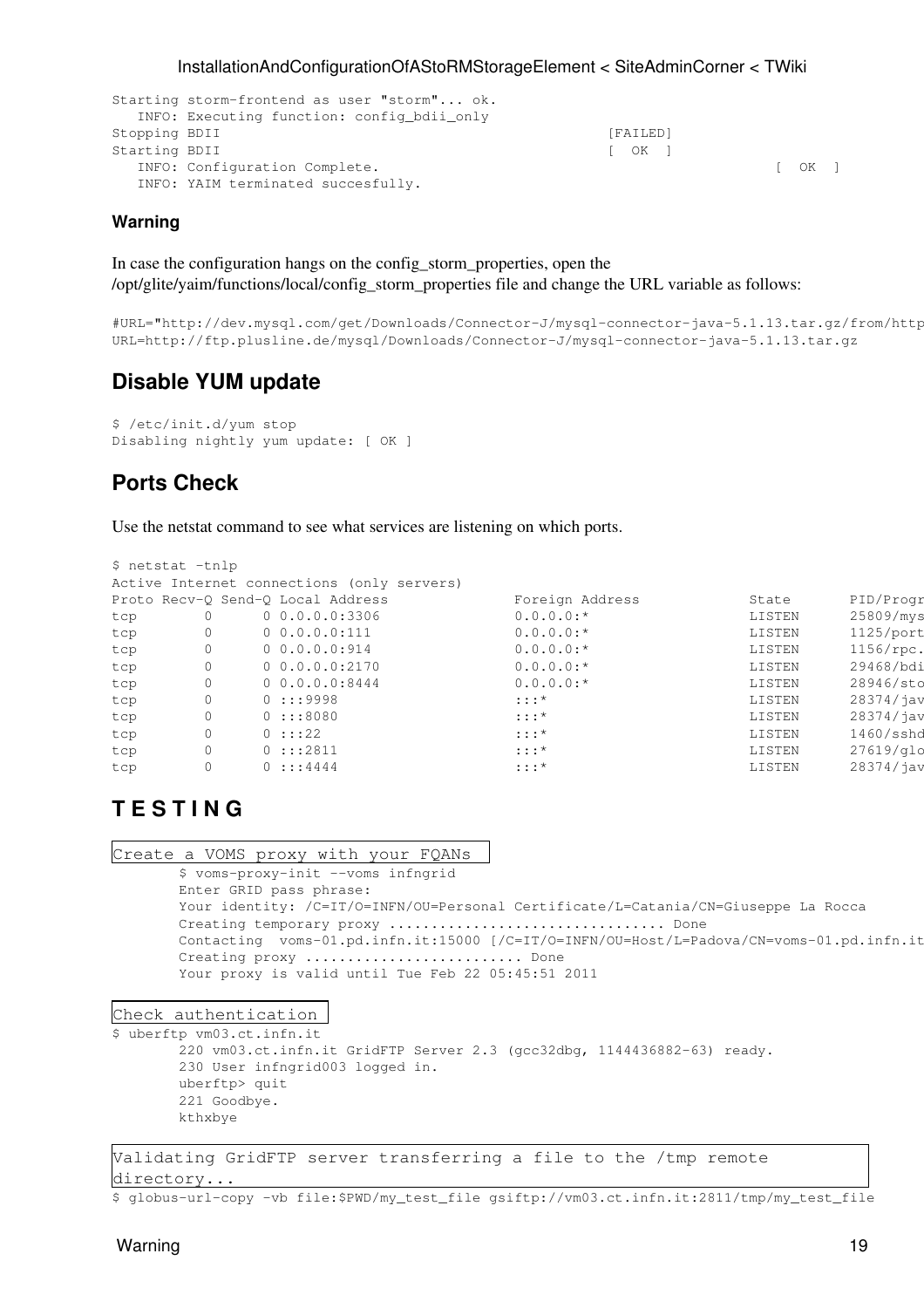Source: file:/home/larocca/ Dest: gsiftp://vm03.ct.infn.it:2811/tmp/ my\_test\_file 13 bytes 0.00 MB/sec avg 0.00 MB/sec inst Check the clientSRM tool \$ /opt/storm/srm-clients/bin/clientSRM -h Usage: /opt/storm/srm-clients/bin/clientSRM can be (it is not case-sensitive): Discovery functions: Ping Reserve the Second Ping Reserve that the Second Ping Reserve that the Second Ping Reserve that the Second Ping GetTransferProtocols (or gtp) Directory functions: Mkdir Rmdir Rm Ls Mv Data transfer functions: PtP PtG Copy (or cp) StatusPtP (or sptp) StatusPtG (or sptg) StatusCopy (or scp) PutDone (or pd) ReleaseFiles (or rf) BringOnline (or bol) StatusBringOnline (or sbol) GetRequestTokens (or grt) GetRequestSummary (or grs) AbortRequest (or ar) AbortFiles (or af) ExtendFileLifeTime (or efl) Space management functions: ReserveSpace (or rs) GetSpaceMetadata (or gsm) ReleaseSpace (or rsp) GetSpaceTokens (or gst) Type "/opt/storm/srm-clients/bin/clientSRM get help about options Global options: -h, --help Print this help message -v, --version Print version information Check the status of the STORM server \$ /opt/storm/srm-clients/bin/clientSRM ping -e vm03.ct.infn.it:8444 ============================================================ Sending Ping request to: vm03.ct.infn.it:8444 ============================================================ Request status: statusCode="SRM\_SUCCESS"(0) explanation="SRM server successfully contacted" ============================================================ SRM Response: versionInfo="v2.2" otherInfo (size=3) [0] key="backend\_type" [0] value="StoRM"

[1] key="backend version"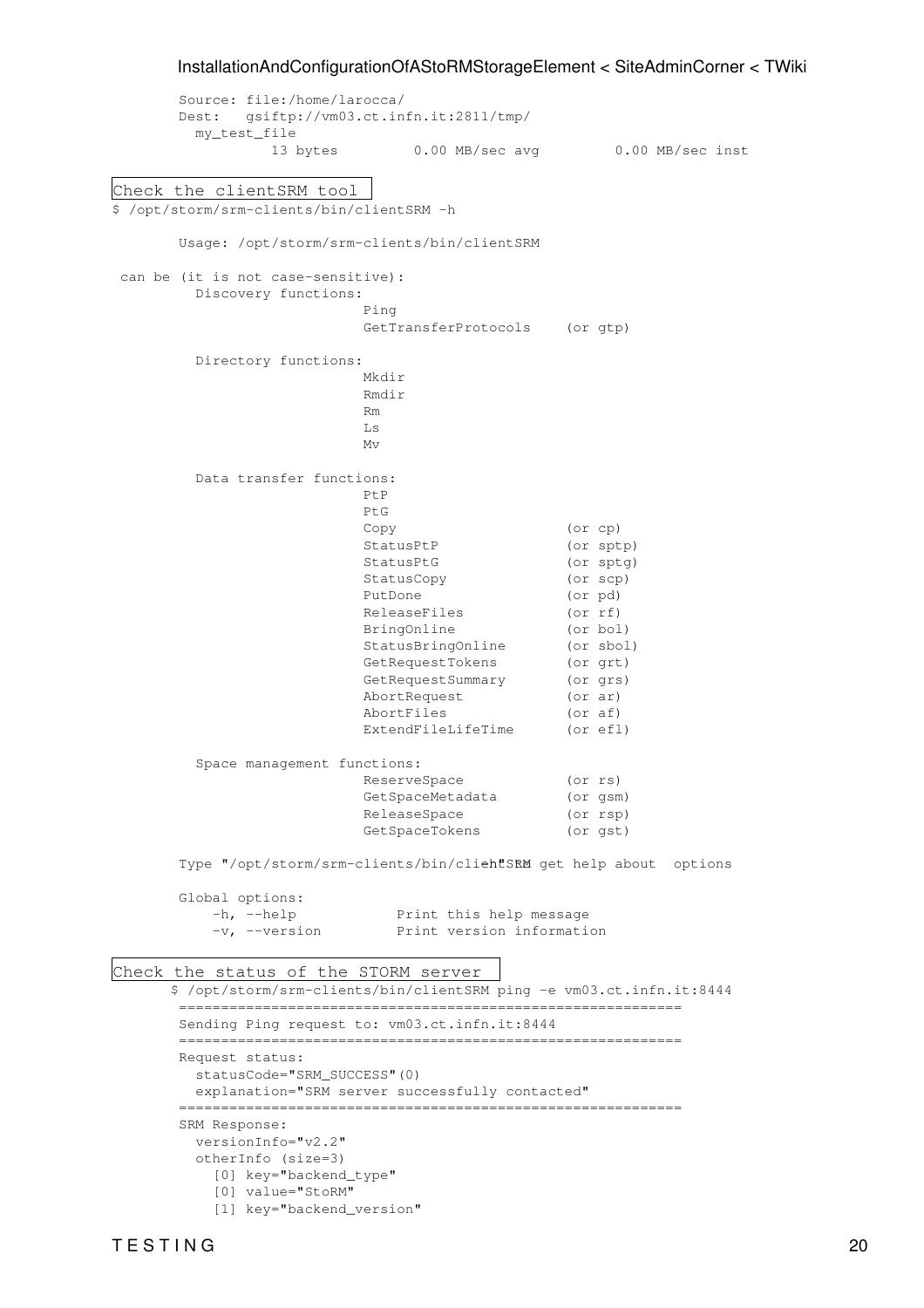```
 InstallationAndConfigurationOfAStoRMStorageElement < SiteAdminCorner < TWiki
```

```
[1] "value="
     [2] key="backend_os_distribution"
     [2] value="Scientific Linux SL release 5.5 (Boron)"
 ============================================================
```

```
Create a working directory
```

```
 $ /opt/storm/srm-clients/bin/clientSRM mkdir -e vm03.ct.infn.it:8444 -s srm://vm03.ct.infn.it/infngrid/test
      ============================================================
  Sending Mkdir request to: vm03.ct.infn.it:8444
  ============================================================
 Request status:
   statusCode="SRM_SUCCESS"(0)
    explanation="Directory created with success"
  ============================================================
  SRM Response:
```
============================================================

Send a srmPreparateToPut request to the [StoRM](https://wiki-igi.cnaf.infn.it/twiki/bin/edit/SiteAdminCorner/StoRM?topicparent=SiteAdminCorner.InstallationAndConfigurationOfAStoRMStorageElement;nowysiwyg=0) endpoint, to prepare the space and the environment to receive your file

\$ /opt/storm/srm-clients/bin/clientSRM ptp -e vm03.ct.infn.it:8444 -s srm://vm03.ct.infn.it/infng ============================================================

```
 Sending PtP request to: vm03.ct.infn.it:8444
 ============================================================
 Polling request status:
 Current status: SRM_REQUEST_QUEUED (Ctrl+c to stop polling).
  ============================================================
 Request status:
   statusCode="SRM_SUCCESS"(0)
   explanation="All chunks successfully handled!"
 ============================================================
 SRM Response:
   requestToken="41f63216-8acb-4084-ace1-b84671b1a871"
   arrayOfFileStatuses (size=1)
       [0] SURL="srm://vm03.ct.infn.it/infngrid/test/testfile"
       [0] status: statusCode="SRM_SPACE_AVAILABLE"(24)
                   explanation="srmPrepareToPut successfully handled!"
       [0] estimatedWaitTime=-1
       [0] TURL="gsiftp://vm03.ct.infn.it:2811//storage/infngrid/test/testfile"
```
============================================================

From the [PreparateToPut](https://wiki-igi.cnaf.infn.it/twiki/bin/edit/SiteAdminCorner/PreparateToPut?topicparent=SiteAdminCorner.InstallationAndConfigurationOfAStoRMStorageElement;nowysiwyg=0) response, you will receive a TURL that you will use fro your [GridFTP](https://wiki-igi.cnaf.infn.it/twiki/bin/edit/SiteAdminCorner/GridFTP?topicparent=SiteAdminCorner.InstallationAndConfigurationOfAStoRMStorageElement;nowysiwyg=0) transfer.

```
$ globus-url-copy -vb file:/home/larocca/hostname.jdl gsiftp://vm03.ct.infn.it:2811//stor
 Source: file:/home/larocca/
 Dest: gsiftp://vm03.ct.infn.it:2811//storage/infngrid/test/
  hostname.jdl -> testfile
         1082 bytes 0.00 MB/sec avg 0.00 MB/sec inst
```
Confirm the end of transfer operation to the SRM server with the srmPutDone option, the SURL and thre requestToken

```
 $ /opt/storm/srm-clients/bin/clientSRM PutDone -e vm03.ct.infn.it:8444 \
                                            -s srm://vm03.ct.infn.it/infngrid/test/testfile \
                                            -t 41f63216-8acb-4084-ace1-b84671b1a871
 ============================================================
 Sending PutDone request to: vm03.ct.infn.it:8444
  ============================================================
 Request status:
   statusCode="SRM_SUCCESS"(0)
   explanation="All file requests are successfully completed"
 ============================================================
 SRM Response:
   arrayOfFileStatuses (size=1)
        [0] SURL="srm://vm03.ct.infn.it/infngrid/test/testfile"
        [0] status: statusCode="SRM_SUCCESS"(0)
```